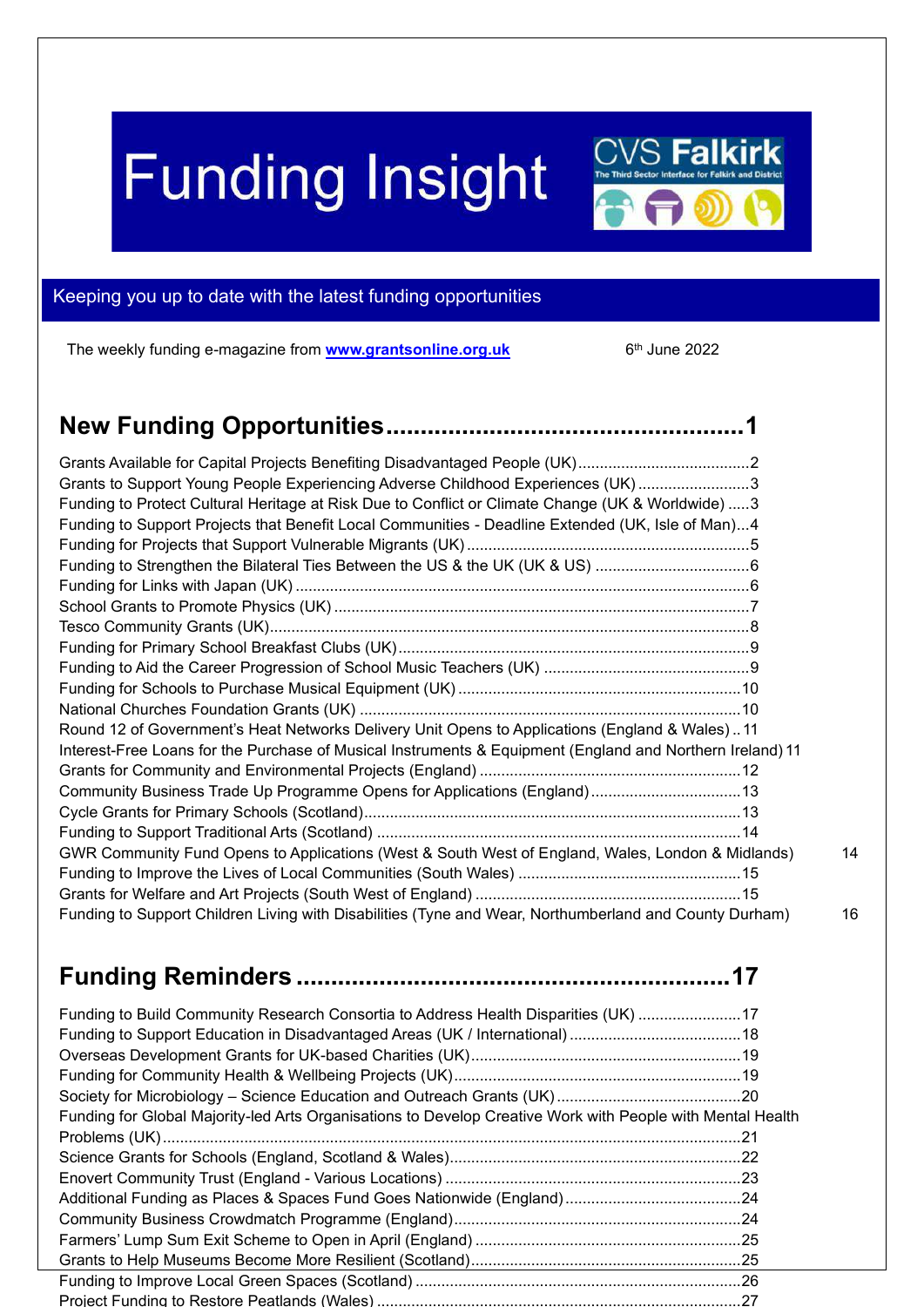# **New Funding Opportunities**

#### <span id="page-1-0"></span>**Grants Available for Capital Projects Benefiting Disadvantaged People (UK)**

The Clothworkers Foundation awards grants to UK registered charities, CICs, and other registered UK not-for-profit organisations (including special schools).

Grants are awarded towards capital projects and may cover the cost of:

- Buildings: Purchase, construction, renovation or refurbishment.
- Fittings, Fixtures, and Equipment: Including (but is not limited to) office equipment/furniture, sports/gym equipment, digital/audio visual equipment, garden equipment, specialist therapeutic (excluding medical) equipment.
- Vehicles: Including a minibus, car, caravan, people-carrier, or 4X4 (new vehicles are unlikely to be funded).

Applicants must be able to demonstrate that the work of the organisation fits within one or more of the Foundations programme areas which are:

- Alcohol & substance misuse
- Disadvantaged minority communities
- Disadvantaged young people
- Domestic & sexual abuse
- Homelessness
- Older people
- People with disabilities
- Prisoners & ex-offenders
- Visual impairment

At least 50% of service users benefiting from the capital project must be from one or more of these groups. Application Guidance and a list of exclusions can be found on the website.

Applications can be made at any time. The Foundation aim to make a decision within eight weeks for grants and projects less than £10,000 or within six months for grants over £10,000.

#### **Useful Links:**

#### [FAQs](https://www.clothworkersfoundation.org.uk/faq/)

[Guidance Document](https://www.clothworkersfoundation.org.uk/media/1261/application-guidance-document-final-draft.pdf)

[Back to Table of Contents](file:///C:/Users/trici/Documents/Funding%20Insight%20Newsletter%206th%20April%202021.docx%23TOC)

<https://www.clothworkersfoundation.org.uk/what-we-fund/#open>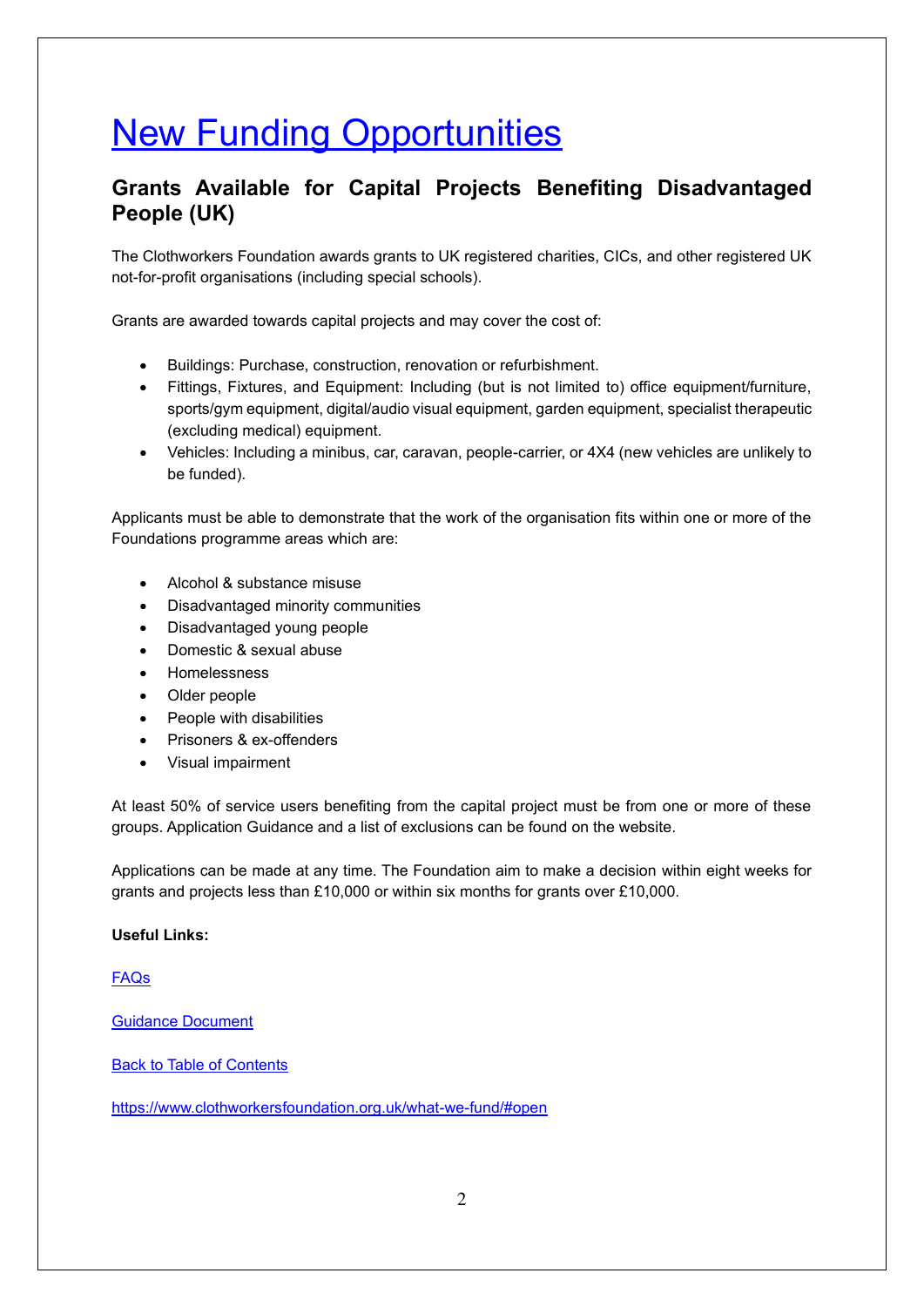#### <span id="page-2-0"></span>**Grants to Support Young People Experiencing Adverse Childhood Experiences (UK)**

Grants up to £25,000 are available for UK registered charities or Community Interest Companies working to prevent the occurrence of and/or support recovery from Adverse Childhood Experiences (ACEs).

The funding, which is available through the Leathersellers' Main Charity Grants programme - Adverse Childhood Experiences, will enable charities run by and for people with lived-experience of ACE to provide trauma-informed and evidence-based interventions that support deprived and underrepresented children and young people and/or adult survivors in recovery.

This could include those suffering domestic abuse; physical, sexual or psychological/emotional abuse; mental illness or substance misuse by a close family member; neglect; or having a close family member serve time in prison.

The deadline for first-stage applications is 6pm on the 30th June 2022.

[Back to Table of Contents](file:///C:/Users/trici/Documents/Funding%20Insight%20Newsletter%206th%20April%202021.docx%23TOC)

<https://leathersellers.co.uk/main-grants/>

#### <span id="page-2-1"></span>**Funding to Protect Cultural Heritage at Risk Due to Conflict or Climate Change (UK & Worldwide)**

Grants of up to £2 million are available to not-for-profit organisations in the UK and overseas for projects that protect cultural heritage at risk due to conflict or climate change in the Middle East, East Africa and South Asia.

The British Council, in partnership with the Department for Culture Media and Sport, is making the funding available through the Cultural Protection Fund which will award funding to organisations working in partnership for projects that keep cultural heritage sites and objects safe, as well as supporting the recording, conservation and restoration of cultural heritage.

It will also provide opportunities to local communities for training and education, enabling and empowering them to value, care for and benefit from their cultural heritage in the long-term.

The deadline for expressions of interest is 11:59pm on the 30th June 2022.

#### **Useful Links:**

[Application Guidelines](https://www.britishcouncil.org/sites/default/files/22_-_25_large_grants_application_guidance_with_cover_1.pdf)

[Back to Table of Contents](file:///C:/Users/trici/Documents/Funding%20Insight%20Newsletter%206th%20April%202021.docx%23TOC)

<https://www.britishcouncil.org/arts/culture-development/cultural-protection-fund/apply>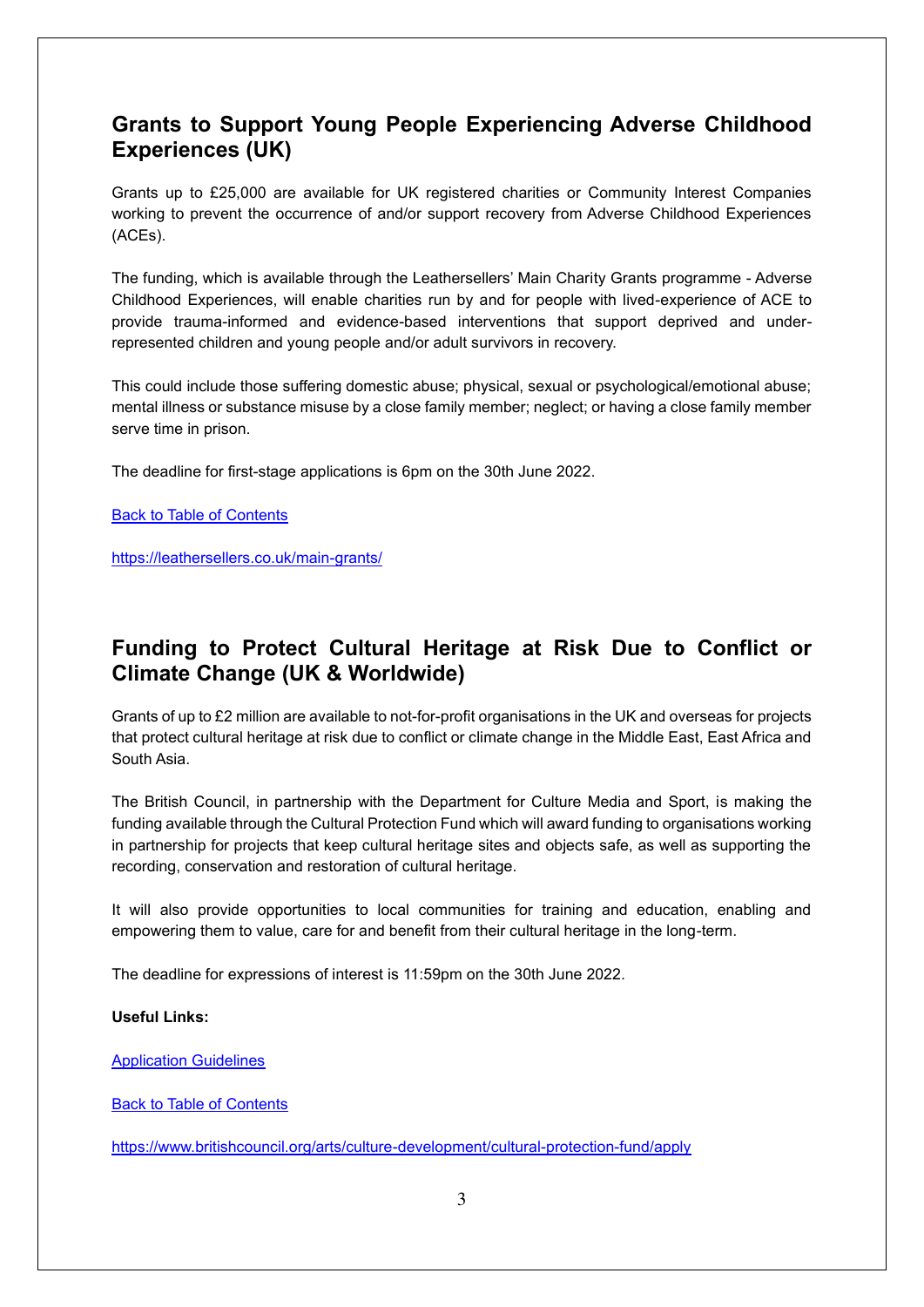#### <span id="page-3-0"></span>**Funding to Support Projects that Benefit Local Communities - Deadline Extended (UK, Isle of Man)**

Grants of up to £3,000 are available for small voluntary and community groups to support projects that benefit local communities centred around Co-op Food Stores and funeral homes across the UK or the Isle of Man.

The Co-op Local Community Fund will fund projects that provide access to essentials such as food and:

- improving people's mental wellbeing
- creating opportunities for young people to be heard and make a difference
- helping people protect local biodiversity or tackle climate change by reducing carbon emissions

Groups that can apply include:

- UK registered charities
- Scout, Guide or Woodcraft Folk groups
- Social enterprises
- Church or chapels that are lexcepted' charities
- Co-operative societies
- Credit unions
- Community benefit societies
- [Community Interest Companies \(CIC\)](https://www.gov.uk/government/organisations/office-of-the-regulator-of-community-interest-companies)
- Any other groups that can prove they're not run for private profit

The application deadline for this round has been extended to midnight on the 12th June 2022.

#### **Useful Links:**

 [Local Community Fund terms and conditions](https://causes.coop.co.uk/terms-and-conditions)

[Back to Table of Contents](file:///C:/Users/trici/Documents/Funding%20Insight%20Newsletter%206th%20April%202021.docx%23TOC)

<https://causes.coop.co.uk/>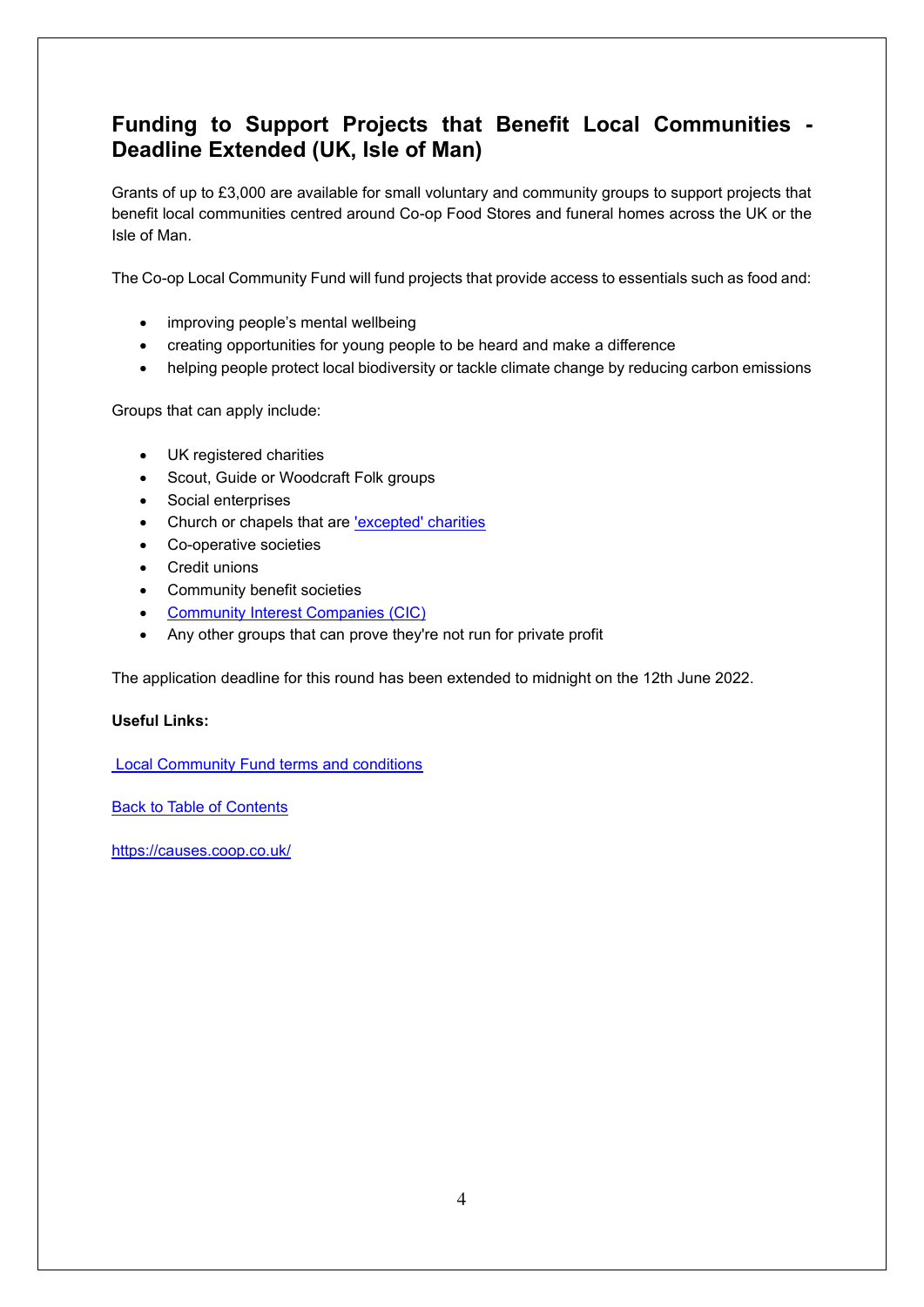## <span id="page-4-0"></span>**Funding for Projects that Support Vulnerable Migrants (UK)**

Not for profit organisations that promote positive interaction between different groups in order to counter xenophobia, racism and Islamophobia can apply for funding through the Barrow Cadbury Trust's Migration Programme.

Through its Migration Programme the Trust want to fund grassroots groups working with refugees, asylum seekers, undocumented migrants and other marginalised migrants. The Trust seek to enable grassroots groups to support the most vulnerable migrants as well as empower migrants and ensure they are not excluded from the public debate on migration.

The Trust is particularly interested in:

- Supporting migrant organisations, campaigners and others to advocate for changes to policies that will make the system fairer and more humane. The main focus of this is national, but a smaller number of organisations will be funded in Birmingham and the Black Country. We do not fund local work outside Birmingham and the Black Country.
- Work to ensure that a broad range of voices are heard in the debate, particularly those directly affected by injustice.
- Supporting work to deepen understanding of public attitudes and concerns about immigration and integration, and develop appropriate responses.
- Work to promote integration and positive interaction between different groups in order to counter xenophobia, racism and anti-Muslim prejudice as they affect migration and integration debates. This is likely to be at policy level or promoting successful strategies rather than funding direct service delivery.
- Supporting increased capacity and co-ordination within the refugee and migrant sector, including communications.
- Funding research and policy work on specific areas of public policy with a view to developing workable solutions. The Trust tends to work with others to identify emerging issues and policy challenges. For example, we are interested in how to respond to the changing nature of populism, extremism and racism in as far as it affects migrants, refugees and asylum seekers, as well as work on technology and its potentially discriminatory impacts.

The Barrow Cadbury Trust has strong historic links to Birmingham. For work based in Birmingham or the Black Country, in addition to the priorities above the Trust tends to support projects that build networks across sectors and communities to strengthen the voice of local people on issues relating to migration and integration.

To date the Trust has:

- Worked with others to contribute towards a growing awareness that public attitudes are more nuanced in the UK than is often presented.
- Supported campaigners and NGOs working with migrants, refugees and asylum seekers and also promoted work to bring communities together around shared values and common interests and concerns.
- Worked with a range of independent research institutions and think tanks from across the political spectrum to develop workable solutions to a range of policy areas and on broader questions such as how mainstream politicians should respond to populism and extremism

No minimum or maximum grant amount is specified.

Potential applicants should in the first instance complete an [enquiry form.](https://www.tfaforms.com/4612607) The Trust will aim to respond within 10 working days.

[Back to Table of Contents](file:///C:/Users/trici/Documents/Funding%20Insight%20Newsletter%206th%20April%202021.docx%23TOC)

<https://www.barrowcadbury.org.uk/what-we-do/programmes/migration/>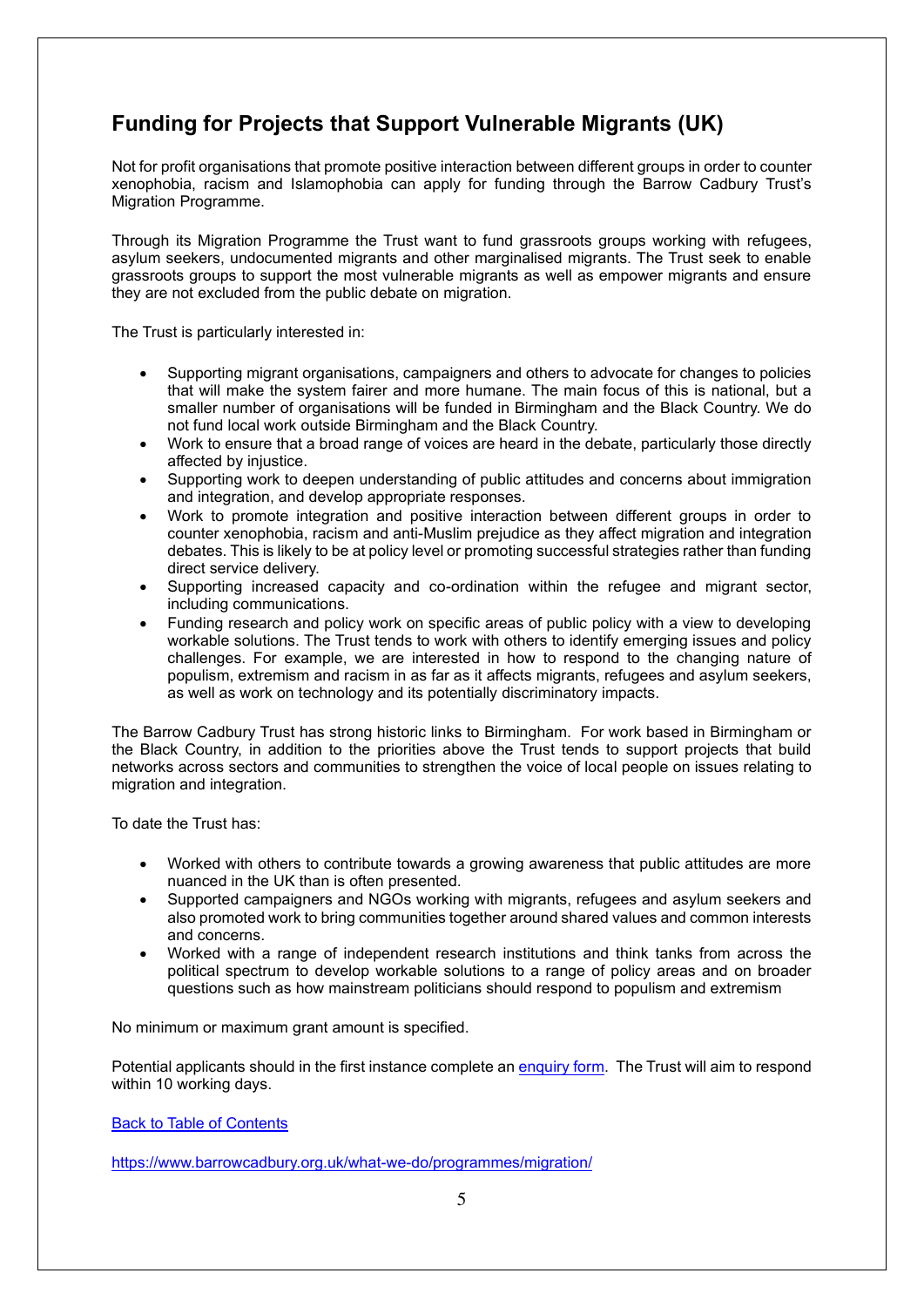## <span id="page-5-0"></span>**Funding to Strengthen the Bilateral Ties Between the US & the UK (UK & US)**

Grants of up to \$50,000 are available for projects that promote and strengthen the bilateral ties between the United States and the United Kingdom.

Individuals, think tanks, government institutions, academic institutions, and non-governmental, not-forprofit and civil society organizations, are invited to submit proposals for projects that focus on at least one of four priority areas including:

- expanding economic opportunities for youth and underserved populations;
- promoting the US-UK Special Relationship;
- cooperating in areas such as climate/environment, sustainability, cybersecurity;
- and entrepreneurship; and activities that build on foreign policy.

The funding is being made available through the U.S. Embassy London's Annual Grants Program, which encourages applications for projects that include virtual and in-person speaker programs, seminars, or exchanges.

The deadline for applications is 5pm on the 15th June 2022.

[Back to Table of Contents](file:///C:/Users/trici/Documents/Funding%20Insight%20Newsletter%206th%20April%202021.docx%23TOC)

<https://uk.usembassy.gov/embassy-consulates/london/ukpa/grants-programs/>

#### <span id="page-5-1"></span>**Funding for Links with Japan (UK)**

Grants of £2,000 - £9,000 are available to promote and support interaction between the two countries. Daiwa Foundation Small Grants can cover all fields of activity, including educational and other projects and events. New initiatives are especially encouraged.

Projects that have received funding in the past include:

- Beckfoot School (Bingley) which received a grant of £3,000 to support a two-week curriculumbased school exchange visit by ten students and two teachers to Hiroshima Kokusai High School;
- Dene Magna School which received a grant of £4,000 to support a school exchange visit by three teachers and nine pupils to enhance links established in 2002 with two partner schools in Okinawa and to consolidate Japanese as part of its curriculum.

The next closing date for applications is the 30th September 2022.

#### **Useful Documents:**

[Online Grant Application Notes](http://www.dajf.org.uk/wp-content/uploads/Online-Grant-Application-Notes.pdf)

[Back to Table of Contents](file:///C:/Users/trici/Documents/Funding%20Insight%20Newsletter%206th%20April%202021.docx%23TOC)

<http://www.dajf.org.uk/grants-awards-prizes/daiwa-foundation-small-grants>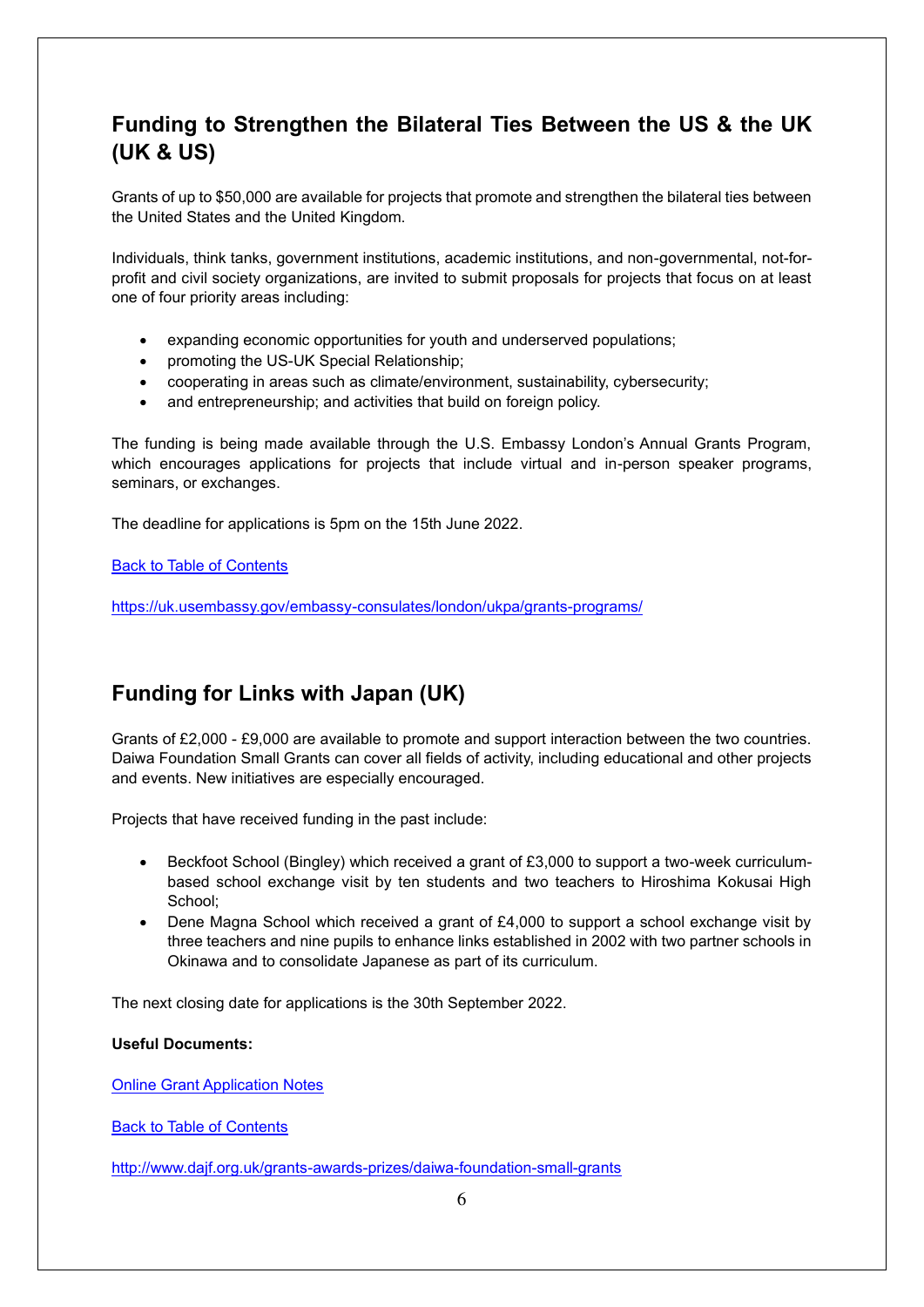## <span id="page-6-0"></span>**School Grants to Promote Physics (UK)**

The Institute of Physics has announced that UK schools, colleges and home school groups can apply for grants of up to £600 for small-scale projects or events linked to the teaching or promotion of physics and engineering to pupils aged 5 - 19. Grants can support a wide range of projects such as schoolbased science weeks, extracurricular activities, science clubs, careers event or a visit from a working physicist or engineer.

Grants may be used for the following purposes: materials/resources; transport; marketing and publicity; other purposes deemed appropriate by the judges; and supply cover (in certain circumstances).

The Institute of Physics is interested in proposals that look at:

- particle physics
- astronomy
- space and nuclear physics
- energy
- transport
- information and communications
- design and promotion
- built environment.

#### **Previous projects to receive funding include:**

- Ampleforth College for a visit to Jodrell Bank Radio Observatory.
- St John's High School for a Practical Rocketry workshop to design a water-propelled rocket.

The next closing date for applications is the 1st November 2022. (for projects taking place in the following spring term).

[Back to Table of Contents](file:///C:/Users/trici/Documents/Funding%20Insight%20Newsletter%206th%20April%202021.docx%23TOC)

<https://www.iop.org/about/support-grants/school-grants-scheme>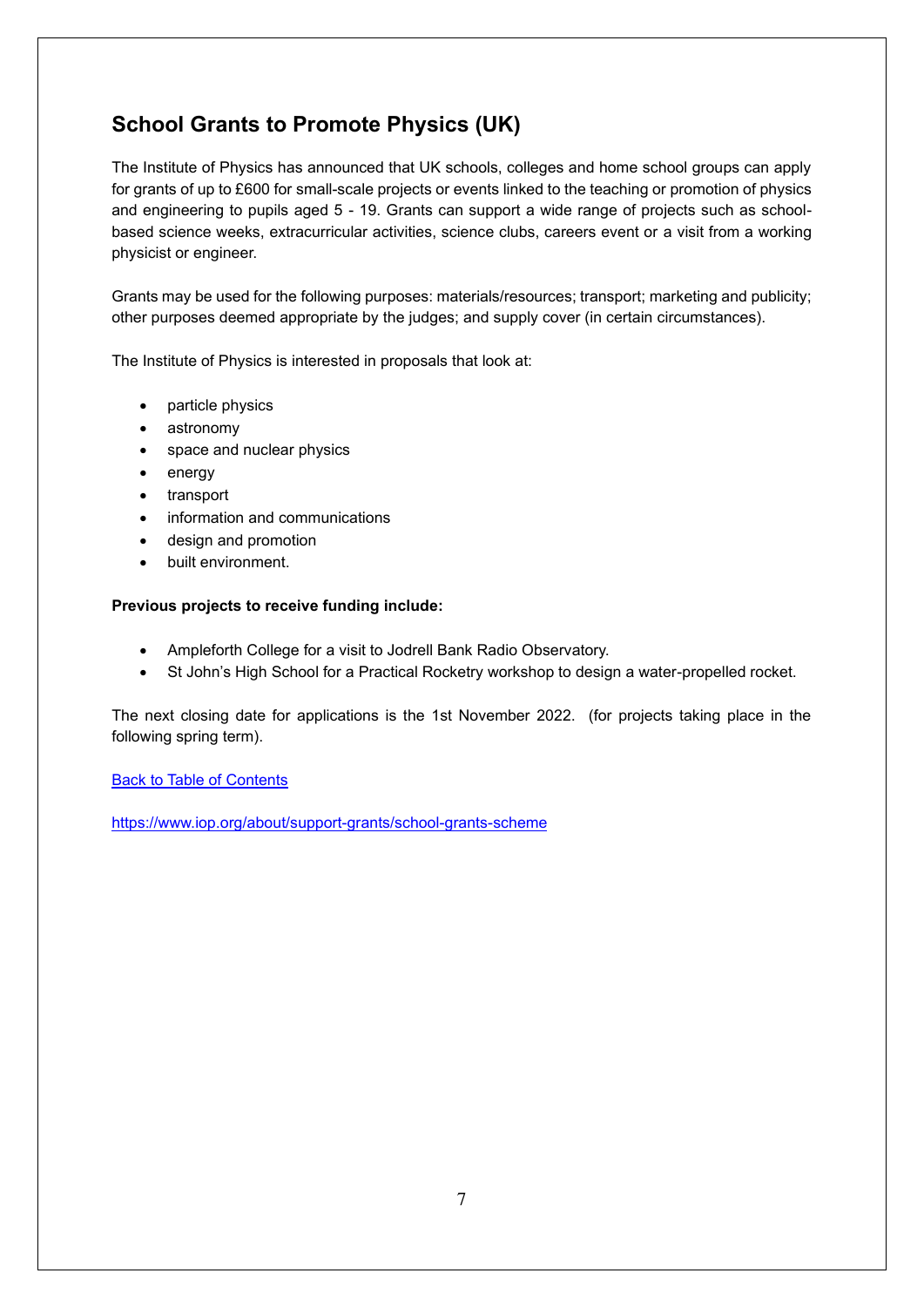## <span id="page-7-0"></span>**Tesco Community Grants (UK)**

Registered charities, voluntary and community organisations, schools, parish/town councils and other not-for-profit organisations can apply for grants of £500, £1,000 or £1,500 through the Tesco Community Grants programme to support local good causes that focus on helping children and families across the UK.

Every three months, three local good causes/ projects are selected to be in the blue token customer vote in Tesco stores throughout the UK. Grants will be awarded depending on the number of votes their project receives.

The scheme will give priority to projects that provide food security and support to young people.

Examples of eligible applications could be;

- a local school needing food for a children's breakfast club,
- a voluntary organisation working with families to run holiday clubs,
- a charity supporting young people with specialist advice to manage mental health,
- a brownie or scout group needing new tents,
- or a youth sports club needing new equipment,
- a family advice centre wanting to recruit more volunteers,
- or a local friends of a park group wanting to develop a new toddler area.

The fund will be administered by Groundwork and applications can be made at any time.

#### **Useful Links:**

[Previous Projects Funded](https://tescocommunitygrants.org.uk/what-weve-funded/)

[Application Guidance Notes and Frequently Asked Questions](https://docs.google.com/document/d/1_gCLGVkpswQ9x6INcmRyHdh05cgdzLnZDPmBZj7O9iw/edit?usp=sharing)

[Back to Table of Contents](file:///C:/Users/trici/Documents/Funding%20Insight%20Newsletter%206th%20April%202021.docx%23TOC)

<https://tescocommunitygrants.org.uk/>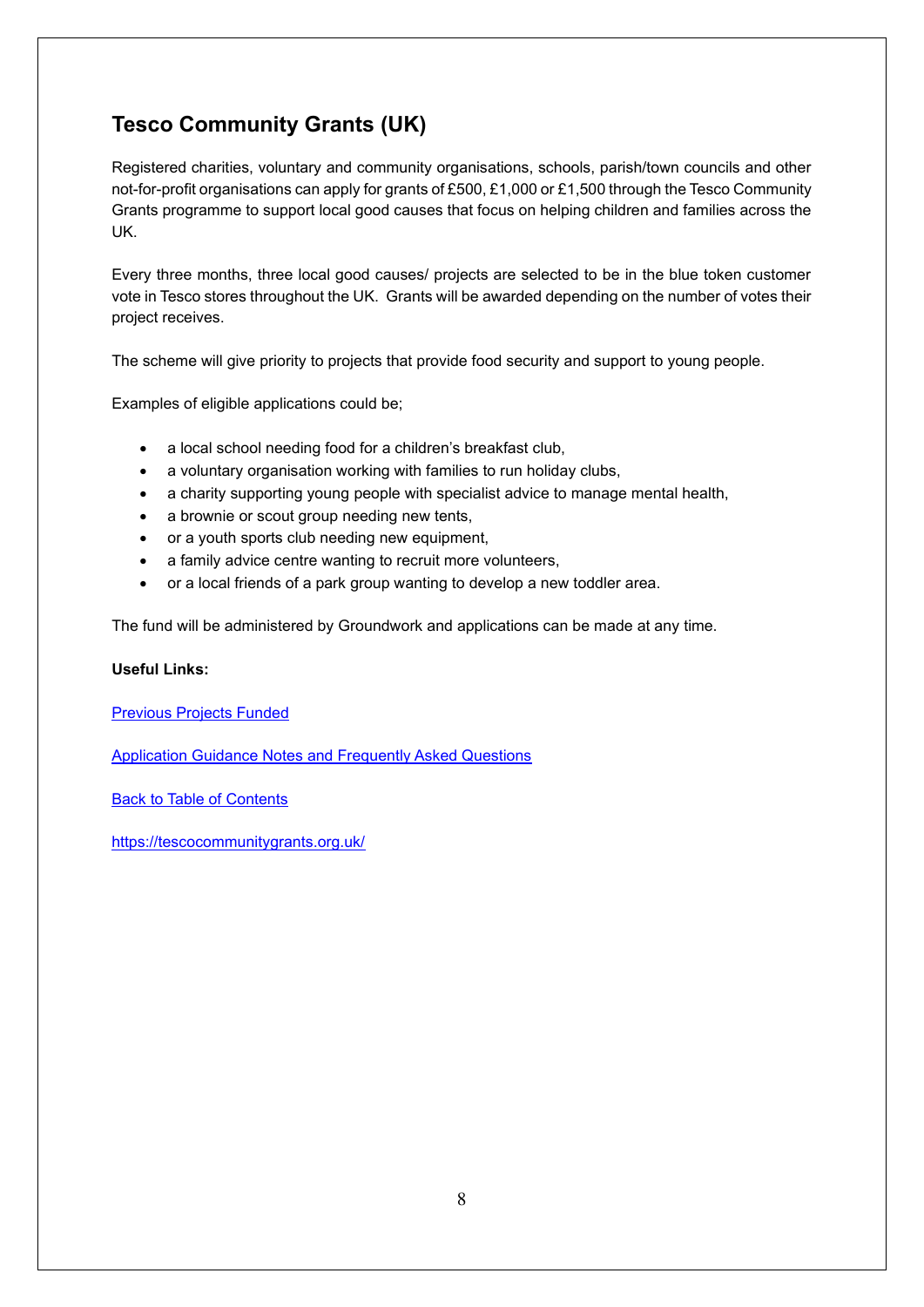### <span id="page-8-0"></span>**Funding for Primary School Breakfast Clubs (UK)**

Grants are available for UK primary schools interested in opening free breakfast clubs. The Greggs Foundation will provide an initial start-up grant for equipment such as chest freezers to store food items or toys and activities for the club.

The average club costs £3,000 to set up and run for a year based on 65 children. Schools should be able to attract adult volunteers to help run the scheme which must be able to show that at least 40% of their pupils qualify for free school meals and that the school serves a disadvantaged community.

The breakfast club must be offered for free to ensure all pupils can attend

Payments are also made each term towards other food items and Greggs plc donates bread from the nearest shop.

Although applications can be made at any time, there is currently a waiting list for funding.

For more information please call a member of the Greggs Foundation team on 0191 2127830.

**[Back to Table of Contents](file:///C:/Users/trici/Documents/Funding%20Insight%20Newsletter%206th%20April%202021.docx%23TOC)** 

<https://www.greggsfoundation.org.uk/breakfast-clubs/how-to-apply>

#### <span id="page-8-1"></span>**Funding to Aid the Career Progression of School Music Teachers (UK)**

The Universal Music UK Sound Foundation (UMUKSF) has launched a new funding round to enable teachers across the UK and Ireland to apply for grants of up to £1,500 towards the cost of a one-off music course or training.

The UMUKSF Teacher Awards will provide the funding towards a recognised course, training or a qualification to aid the career progression of school music teachers delivering the national curriculum.

To date, the Foundation has awarded grants to over 7,000 schools, individual students and teachers to improve their access to music.

Applicants should contact the Foundation in the first instance. Those eligible to apply will be sent an application form.

[Back to Table of Contents](file:///C:/Users/trici/Documents/Funding%20Insight%20Newsletter%206th%20April%202021.docx%23TOC)

<https://www.umuksoundfoundation.com/umuksf-teacher-awards/>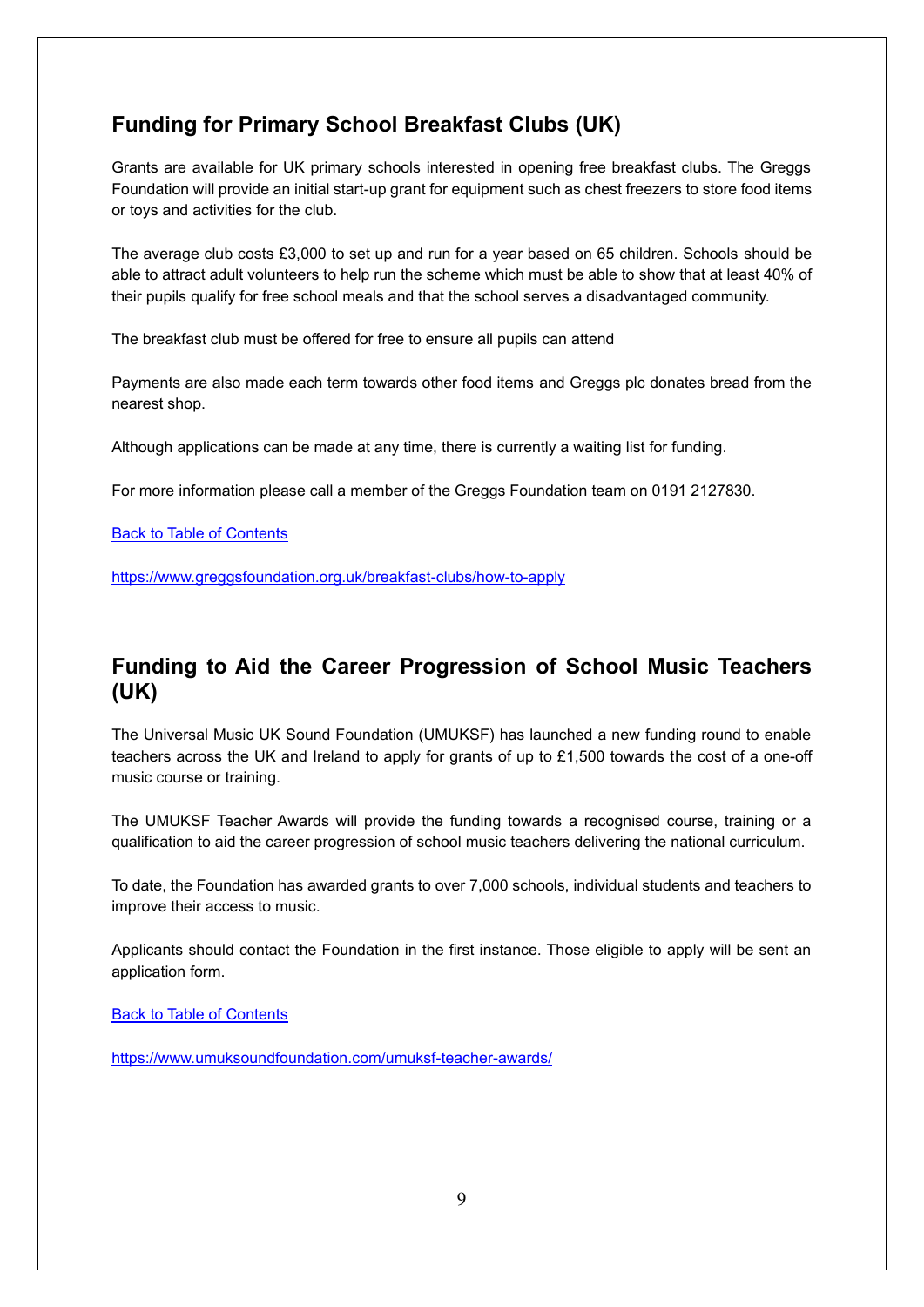## <span id="page-9-0"></span>**Funding for Schools to Purchase Musical Equipment (UK)**

The Universal Music UK Sound Foundation (UMUKSF) has launched a new funding round to enable schools across the UK and Eire to apply for grants of up to £1,500 towards the cost of musical resources.

The UMUKSF School Awards will provide funding for schools teaching the national curriculum to improve their music department through the purchase or upgrade of musical instruments and equipment. To date, the Foundation has awarded grants to over 7,000 schools, individual students and teachers to improve their access to music.

The deadline for applications is 1pm on the 10th August 2022.

**Useful Links:**

[Application Form](https://www.umuksoundfoundation.com/wp-content/uploads/2022/03/UMUKSF-School-application-form.pdf)

[Back to Table of Contents](file:///C:/Users/trici/Documents/Funding%20Insight%20Newsletter%206th%20April%202021.docx%23TOC)

<https://www.umuksoundfoundation.com/umuksf-school-awards/>

## <span id="page-9-1"></span>**National Churches Foundation Grants (UK)**

Churches across the UK can apply for grants of between £500 and £5,000 towards the cost of urgent maintenance works and small repairs through the National Churches Trust Foundation Grant Programme. Project costs should be up to £10,000 excl. VAT and awards will never exceed 50% of the costs.

Applications are accepted from listed and unlisted Christian places of worship, of any denomination.

Applications are being accepted on a rolling basis until the 31st October 2022.

**Useful Links:**

[Guidance Notes](https://www.nationalchurchestrust.org/sites/default/files/Foundation%20Grant%20Programme%20Guidance%202019-23%20rev%2003.05.19_0.pdf)

[Back to Table of Contents](file:///C:/Users/trici/Documents/Funding%20Insight%20Newsletter%206th%20April%202021.docx%23TOC)

<https://www.nationalchurchestrust.org/get-support/grants/foundation-maintenance>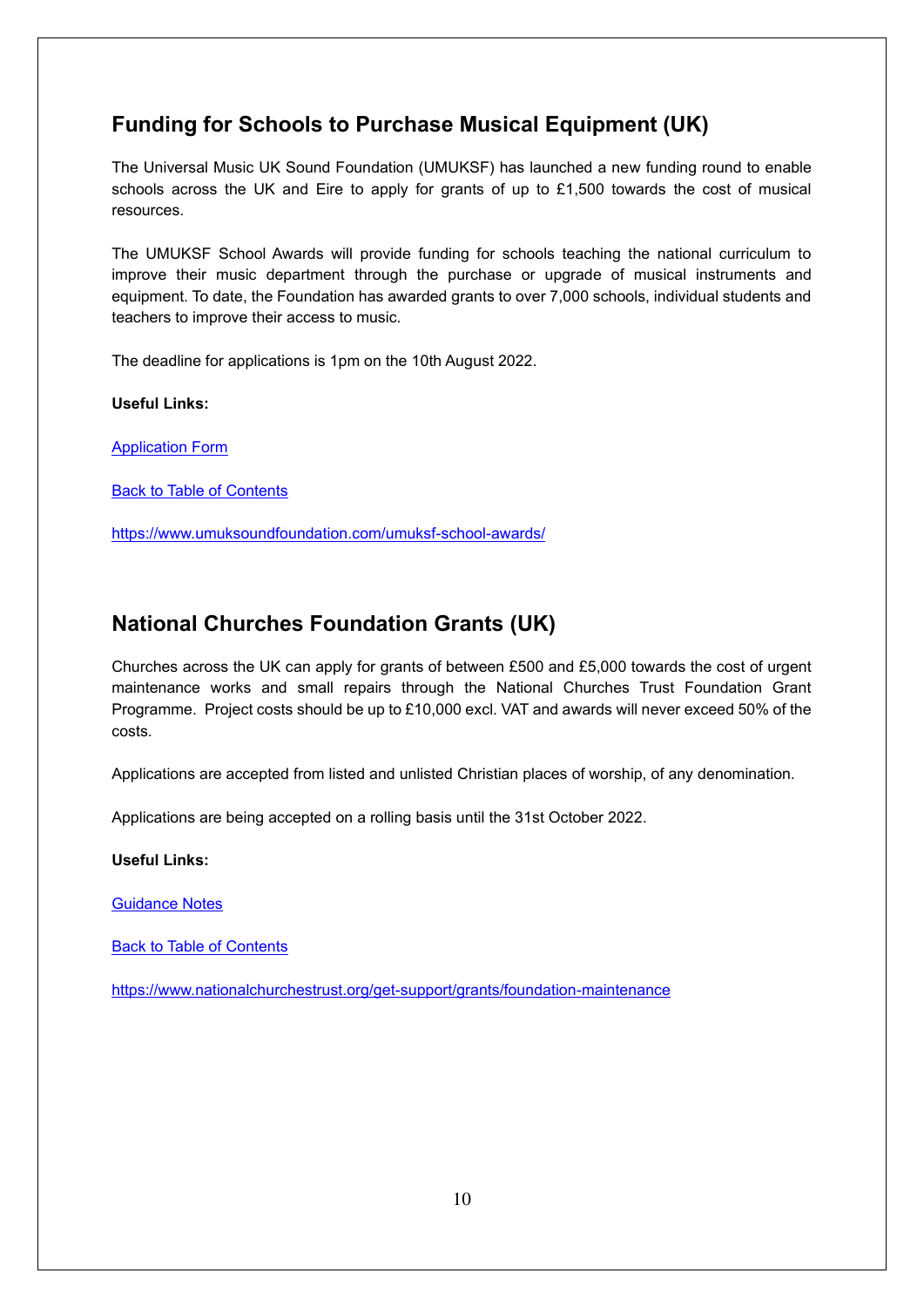## <span id="page-10-0"></span>**Round 12 of Government's Heat Networks Delivery Unit Opens to Applications (England & Wales)**

The Department for Business, Energy & Industrial Strategy has launched a new round of its Heat Networks Delivery Unit which provides funding and guidance for local authorities in England and Wales who are developing heat network projects, helping them through each development stage.

This round will also allow registered social landlords, property developers, universities, NHS Trusts, and other government departments to apply for the funding of techno-economic feasibility studies and detailed project development support.

There is no upper or lower limit for public sector applications, but all other applicant organisations may only apply for up to £332,000 over a three-year period. Some match funding is required.

The next application deadline is 12pm on the 1st July 2022.

#### **Useful Links:**

**[Guidance](https://assets.publishing.service.gov.uk/government/uploads/system/uploads/attachment_data/file/1076502/hndu-r12-guidance.pdf)** 

[Back to Table of Contents](file:///C:/Users/trici/Documents/Funding%20Insight%20Newsletter%206th%20April%202021.docx%23TOC)

<https://www.gov.uk/guidance/heat-networks-delivery-unit#heat-network-guidance>

#### <span id="page-10-1"></span>**Interest-Free Loans for the Purchase of Musical Instruments & Equipment (England and Northern Ireland)**

Interest-free loans are available for the purchase of musical instruments and equipment, to help ensure that more people across England and Northern Ireland can access instruments and learn to play.

The Take it Away Scheme works with130 music retailers to allow applicants to buy almost any musical instrument available, such as traditional instruments like violins, clarinets, guitars and pianos, contemporary equipment like synthesizers, drum machines and recording equipment, or musical accessories like cases. The loans are also available for musical equipment, software and tuition.

The Scheme is backed by the Arts Council and makes loans of up to £5,000 to people in England aged up to 25 years, and up to £2,000 to all ages in Northern Ireland.

Applicants must have an annual income of £5,000 or more and applications can be made at any time.

#### **Useful Links:**

[Frequently Asked Questions](https://takeitaway.org.uk/faqs/)

[How it Works](https://takeitaway.org.uk/how-take-it-away-works/)

[Back to Table of Contents](file:///C:/Users/trici/Documents/Funding%20Insight%20Newsletter%206th%20April%202021.docx%23TOC)

https://takeitaway.org.uk/back-to-school-20/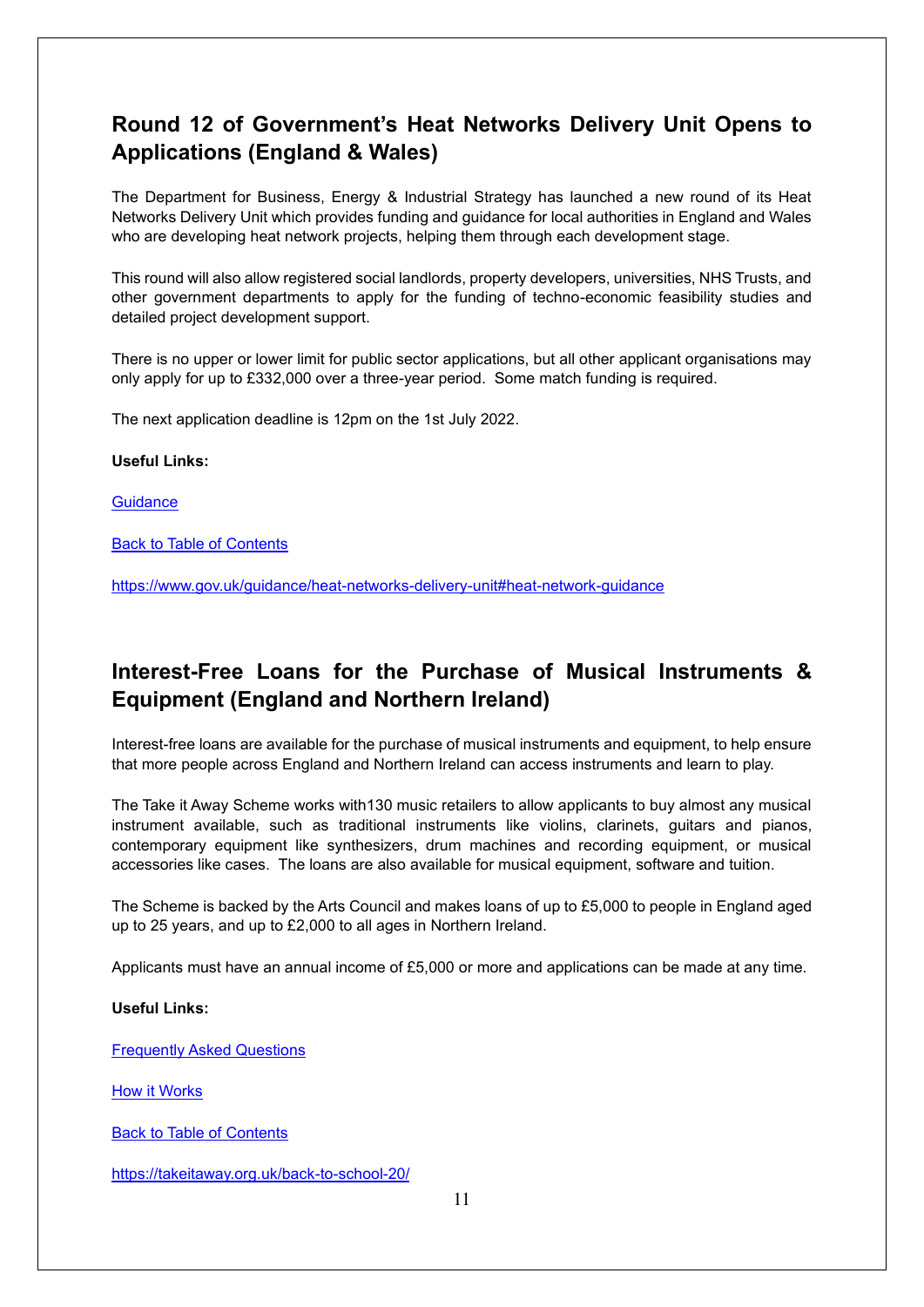## <span id="page-11-0"></span>**Grants for Community and Environmental Projects (England)**

The Veolia Environmental Trust has re-opened for applications.

The Trust makes the following grants:

**Community Grants:** These grants are available to constituted not-for-profit organisations and local authorities. Grants of between £10,000 and £75,000 are available to create or improve buildings or outside spaces for the benefit of the community

**Habitat and Biodiversity:** Grants of between £10,000 and £75,000 are available for projects that conserve, restore or enhance threatened habitats and/ or protect and increase biodiversity

**Environmental Improvement Grants:** over £75,000 are available to enable landscape scale improvement projects such as habitat creation/management, and/or species protection.

The closing date for applications is 12 midday on the 7th July 2022.

#### **Useful Links:**

[Community Grant Funding Criteria](https://www.veoliatrust.org/media/documents/Community%20Grant%20Funding%20Criteria.pdf)

[Habitat and Biodiversity Grant Funding Criteria](https://www.veoliatrust.org/media/documents/Habitat%20and%20Biodiversity%20Funding%20Criteria.docx.pdf)

[Environmental Improvement Grant Funding Criteria](https://www.veoliatrust.org/media/documents/Environmental%20Improvement%20Grant%20Criteria.pdf)

[Postcode Checker](https://www.veoliatrust.org/funding/index.php?page=Postcode_Checker_1)

[Previously Funded Projects](https://www.veoliatrust.org/projects/)

**[Back to Table of Contents](file:///C:/Users/trici/Documents/Funding%20Insight%20Newsletter%206th%20April%202021.docx%23TOC)** 

<https://www.veoliatrust.org/>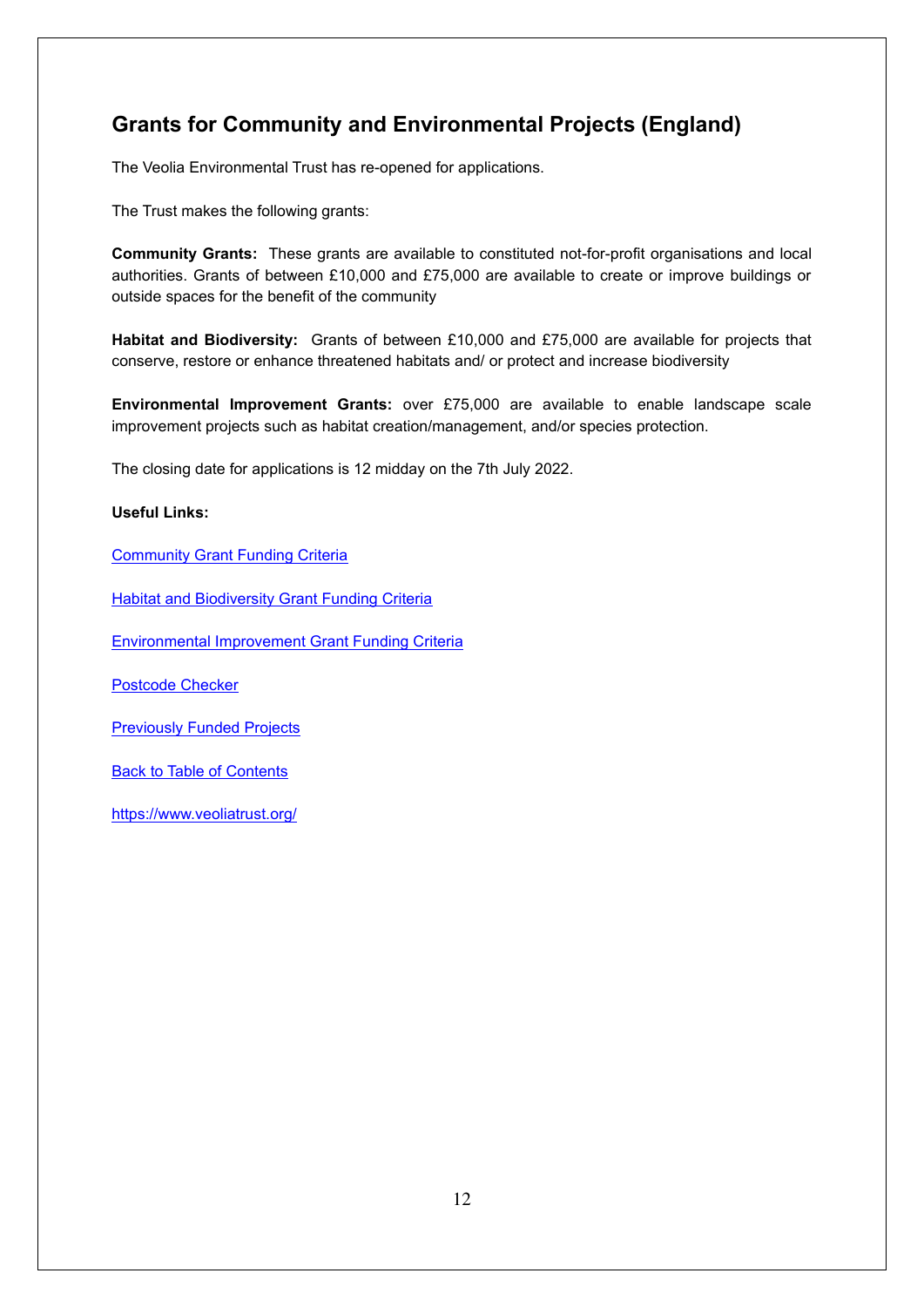## <span id="page-12-0"></span>**Community Business Trade Up Programme Opens for Applications (England)**

The School for Social Entrepreneurs has announced that its Community Business Trade Up programme is open. The programme is open to community businesses in England that exists to improve their local neighbourhood, village or town and who want to start or build their income from trading and sales, and become more sustainable.

The programme will provide businesses with mentoring support and a Match Trading grant worth up to £5,000 which is designed to challenge them to grow their income by matching 'pound-for-pound' an increase in income from trading.

All types of community businesses are eligible to apply however, priority will be given to those that are BAME led, by mostly young people (aged 16-35), and located in and giving support to very deprived or disadvantaged local communities.

The deadline for applications is 1pm on the 28th June 2022.

#### **Useful Links:**

[Guidance Notes](https://bit.ly/3wx4yDu)

[Back to Table of Contents](file:///C:/Users/trici/Documents/Funding%20Insight%20Newsletter%206th%20April%202021.docx%23TOC)

<https://www.the-sse.org/courses/community-business/#CBTU-apply-now>

#### <span id="page-12-1"></span>**Cycle Grants for Primary Schools (Scotland)**

Primary Schools in Scotland can apply for grants of up to £25,000 to improve their cycling facilities and opportunities for pupils to travel to school by bike. The grants are being made available through the Cycling Scotland - Schools Fund.

Local Authorities may apply on behalf of schools.

To apply, Primary schools need to register their interest and discuss their requirements with a Cycling Scotland Development Officer.

Applications received by 27th October 2022 will be included in the next assessment round.

#### **Useful Links:**

[Register Your School](https://www.cyclingfriendly.scot/)

[Award Handbook](https://www.cycling.scot/mediaLibrary/other/english/6328.pdf)

[Back to Table of Contents](file:///C:/Users/trici/Documents/Funding%20Insight%20Newsletter%206th%20April%202021.docx%23TOC)

<https://www.cycling.scot/what-we-do/cycling-friendly/primary-school>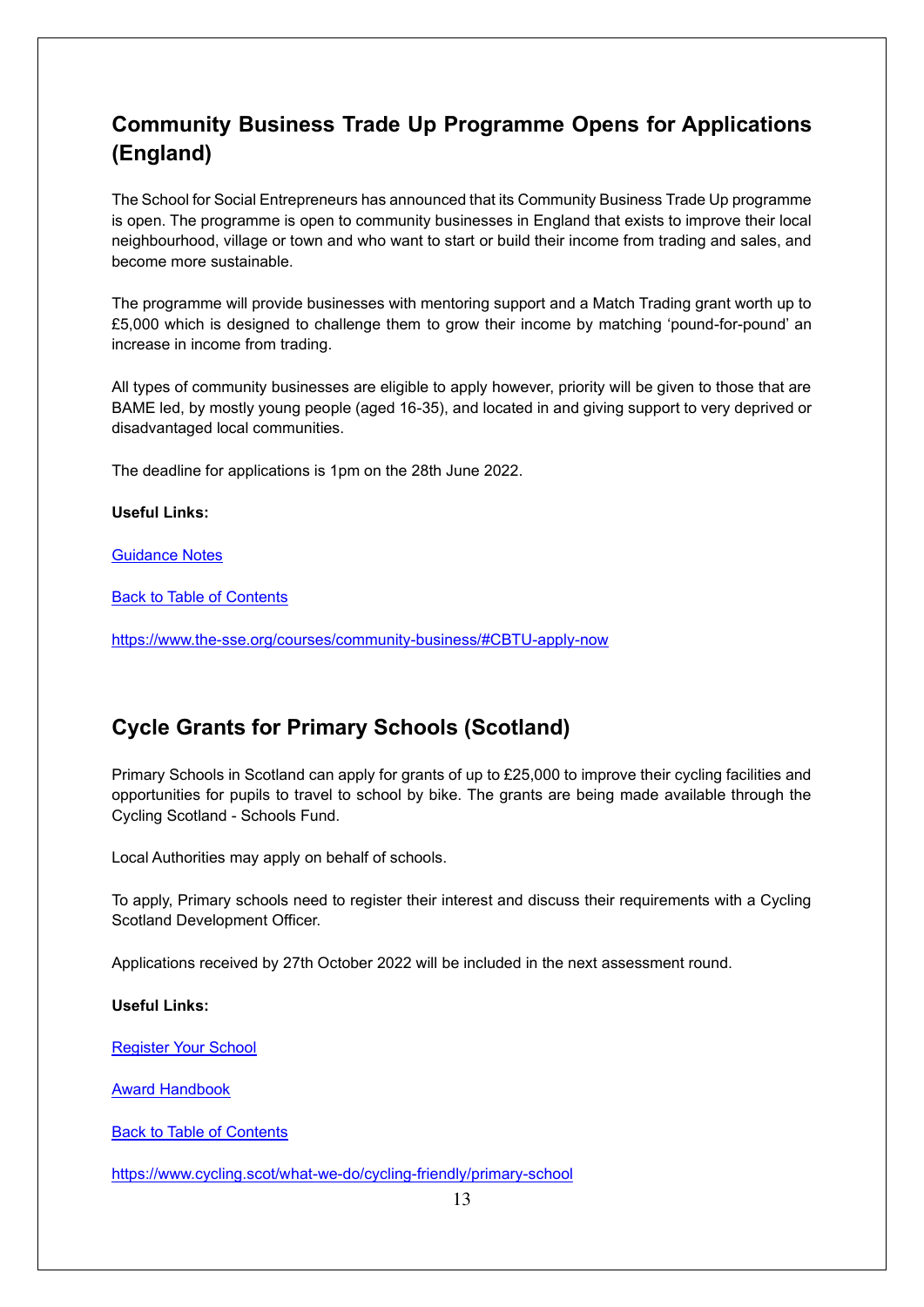## <span id="page-13-0"></span>**Funding to Support Traditional Arts (Scotland)**

Creative Scotland has launched the latest round of their Tasgadh – Small Grants for Traditional Arts fund to provide support for traditional artists and organisations to create, perform, tour and showcase their work.

The Fund, managed by Fèisean nan Gàidheal, will provide grants of up to £1,000 for organisations and individuals involved in the Scottish Traditional Arts including dance, music and storytelling. The £36,500 fund can also support professional development and learning projects.

The deadline for applications is the 14th October 2022.

#### **Useful Links:**

[Application Guidelines](https://www.feisean.org/wp-content/uploads/Tasgadh-Guidance-22-23.pdf)

[Back to Table of Contents](file:///C:/Users/trici/Documents/Funding%20Insight%20Newsletter%206th%20April%202021.docx%23TOC)

<https://www.feisean.org/en/tasgadh/>

### <span id="page-13-1"></span>**GWR Community Fund Opens to Applications (West & South West of England, Wales, London & Midlands)**

Great Western Railway (GWR) has launched a new fund to support local communities and address areas of social need along the train operator's network.

As part of GWR's franchise agreement with the Department for Transport, the train operator will award funding to community and voluntary groups, local authorities, places of study, and not-for-profit organisations for projects that open up rail travel to more communities by focusing on inclusion and diversity, engagement and education, environmental benefit, economic growth, and making rail travel more accessible.

The funding is made available through the GWR Community Fund which closes to applications at midnight on the 27th June 2022.

[Back to Table of Contents](file:///C:/Users/trici/Documents/Funding%20Insight%20Newsletter%206th%20April%202021.docx%23TOC)

<https://ocva.org.uk/2022/05/23/funding-gwr-community-fund-open-for-bidding/>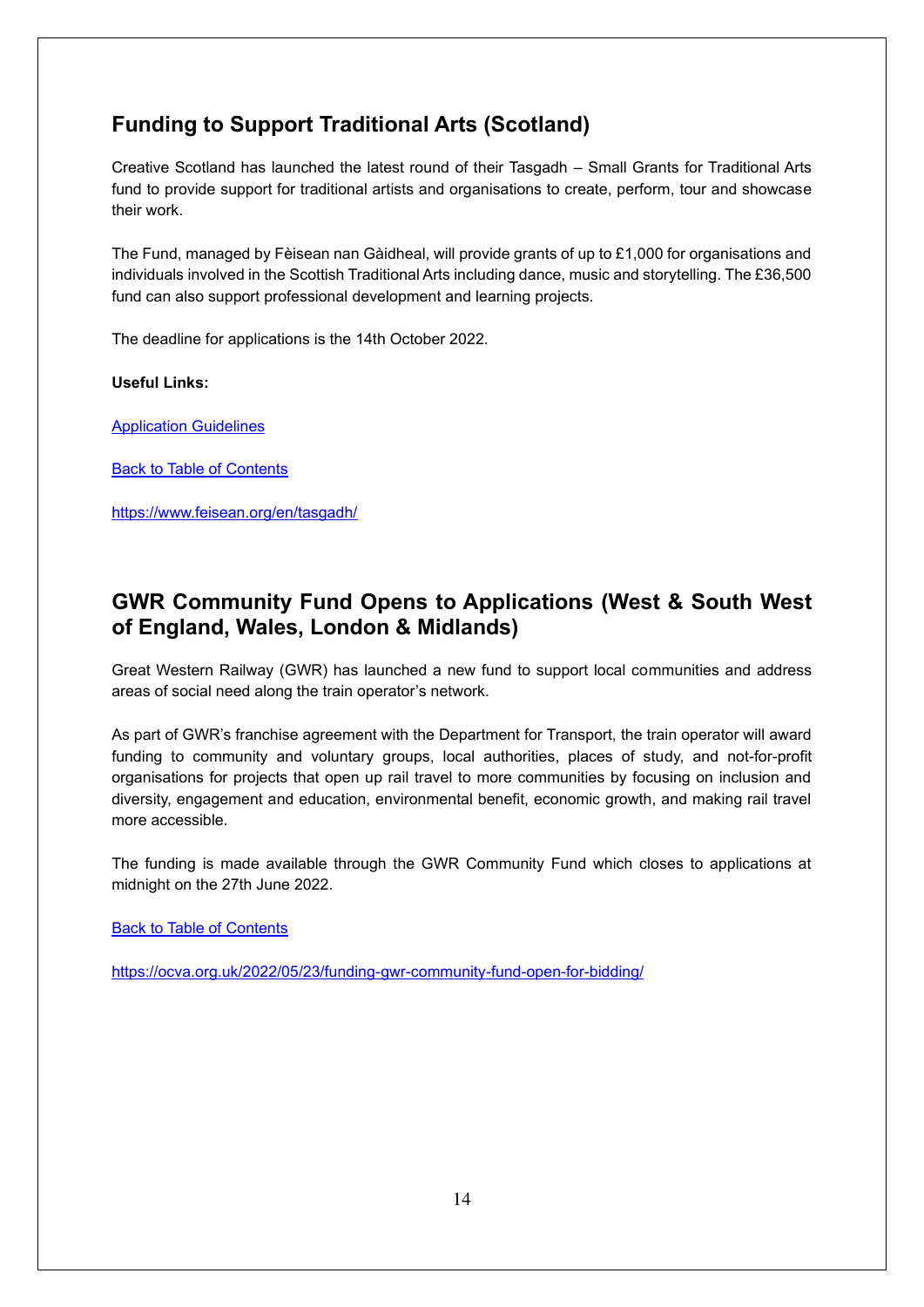## <span id="page-14-0"></span>**Funding to Improve the Lives of Local Communities (South Wales)**

Funding is available to individuals, charities, voluntary and community groups, and other not-for-profit organisations for projects that improve the quality of life for young people, groups or communities in South Wales.

The funding is made available by the 1910 Trust which supports inclusive projects that promote the mental, physical and emotional well-being of vulnerable young people and adults, and provide safe, supporting accommodation for those who are homeless.

The Trust awards grants of up to £5,000 for small, local activities, and a one-off grant of up to £30,000 per year for up to three years for one successful applicant.

The closing date for applications is the 30th June 2022.

[Back to Table of Contents](file:///C:/Users/trici/Documents/Funding%20Insight%20Newsletter%206th%20April%202021.docx%23TOC)

<https://1910trust.co.uk/apply-for-a-grant/start-your-application/>

#### <span id="page-14-1"></span>**Grants for Welfare and Art Projects (South West of England)**

Grants are available to not for profit organisations and schools in the counties of Cornwall, Devon, Somerset and Dorset in the South West of England through the Elmgrant Trust for welfare, education, social science and art projects which help to improve the quality of local life. Grants can cover the core running costs or project costs of small established organisations who have a proven record of making a significant difference.

The Elmgrant Trust also provides grants to individuals who are further educating themselves to improve their job prospects with a clear compassionate need.

Previous projects supported include the Dartington Hall Trust which received a grant to support a bursary scheme that enables young musicians to take part in their Summer School.

The board of trustees meets three times a year, usually on the last Saturday of February, June and October. Applications need to be submitted one clear month prior to the meeting date. The next closing date is the 30th September 2022.

#### **Useful Links:**

[How to Apply](http://elmgrant.org.uk/sample-page/)

**[Testimonials](http://elmgrant.org.uk/testimonials/)** 

[Back to Table of Contents](file:///C:/Users/trici/Documents/Funding%20Insight%20Newsletter%206th%20April%202021.docx%23TOC)

<http://elmgrant.org.uk/>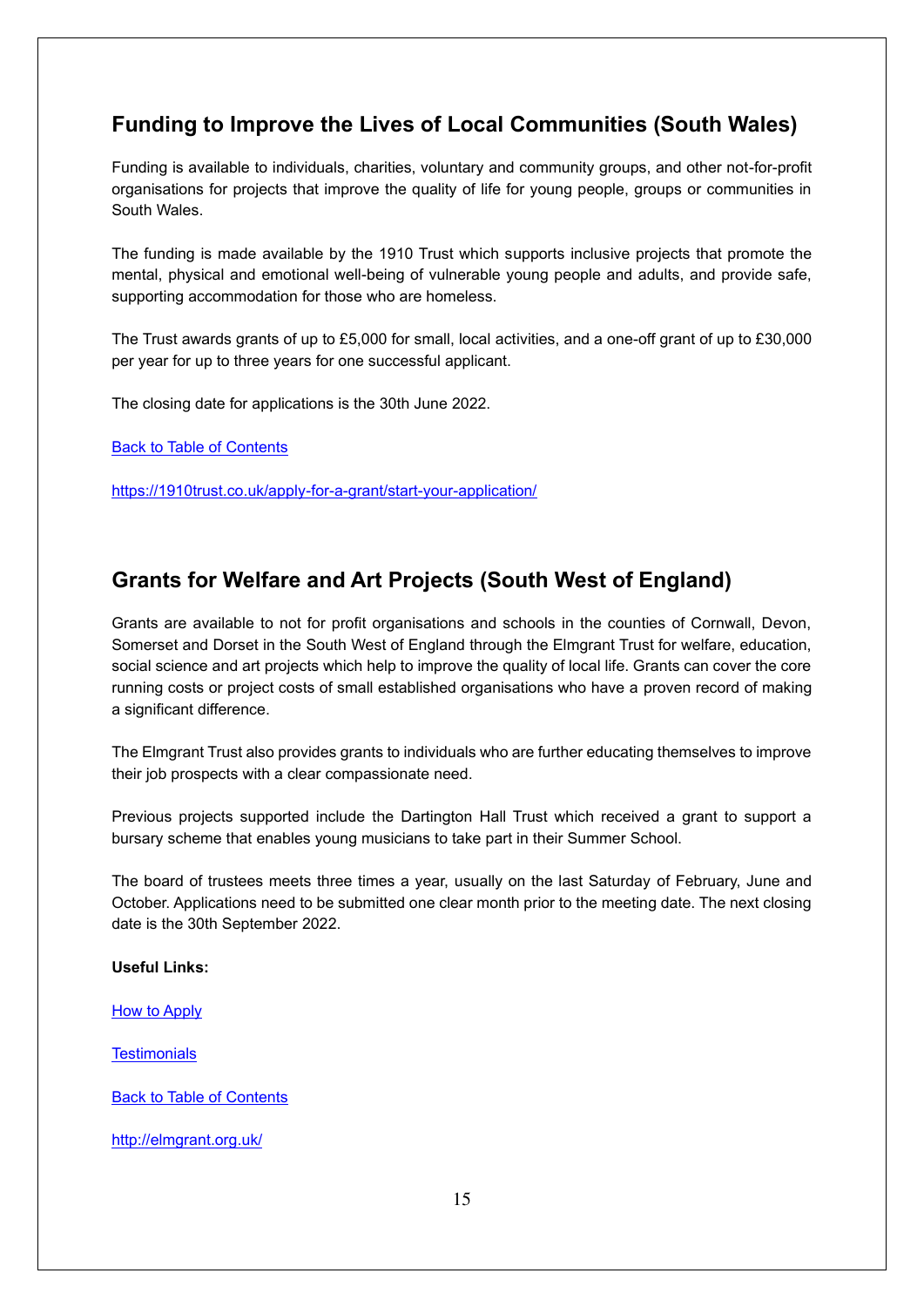### <span id="page-15-0"></span>**Funding to Support Children Living with Disabilities (Tyne and Wear, Northumberland and County Durham)**

Parents and carers of a child under the age of 19 living with a disability in Tyne and Wear, Northumberland and County Durham can now apply for funding to purchase equipment such as specialist beds, wheelchairs, trikes, IT and sensory equipment that is not available through the NHS, local authorities or any other sources.

Organisations and schools may also apply on the child's behalf.

There are quarterly application meetings for the Evening Chronicle Sunshine Fund, and the deadline for the current round is the 9th August 2022.

#### **Useful Links:**

- [Application guidelines](https://8af846e2-3aea-4a1f-9eca-4a0b598d2413.filesusr.com/ugd/453e9b_35d04cbc71974bc8af4e237fe5fdd162.pdf)
- [Application Form Video Tutorials](https://www.thesunshinefund.org/applicationformvideotutorials)

[Back to Table of Contents](file:///C:/Users/trici/Documents/Funding%20Insight%20Newsletter%206th%20April%202021.docx%23TOC)

<https://www.thesunshinefund.org/apply>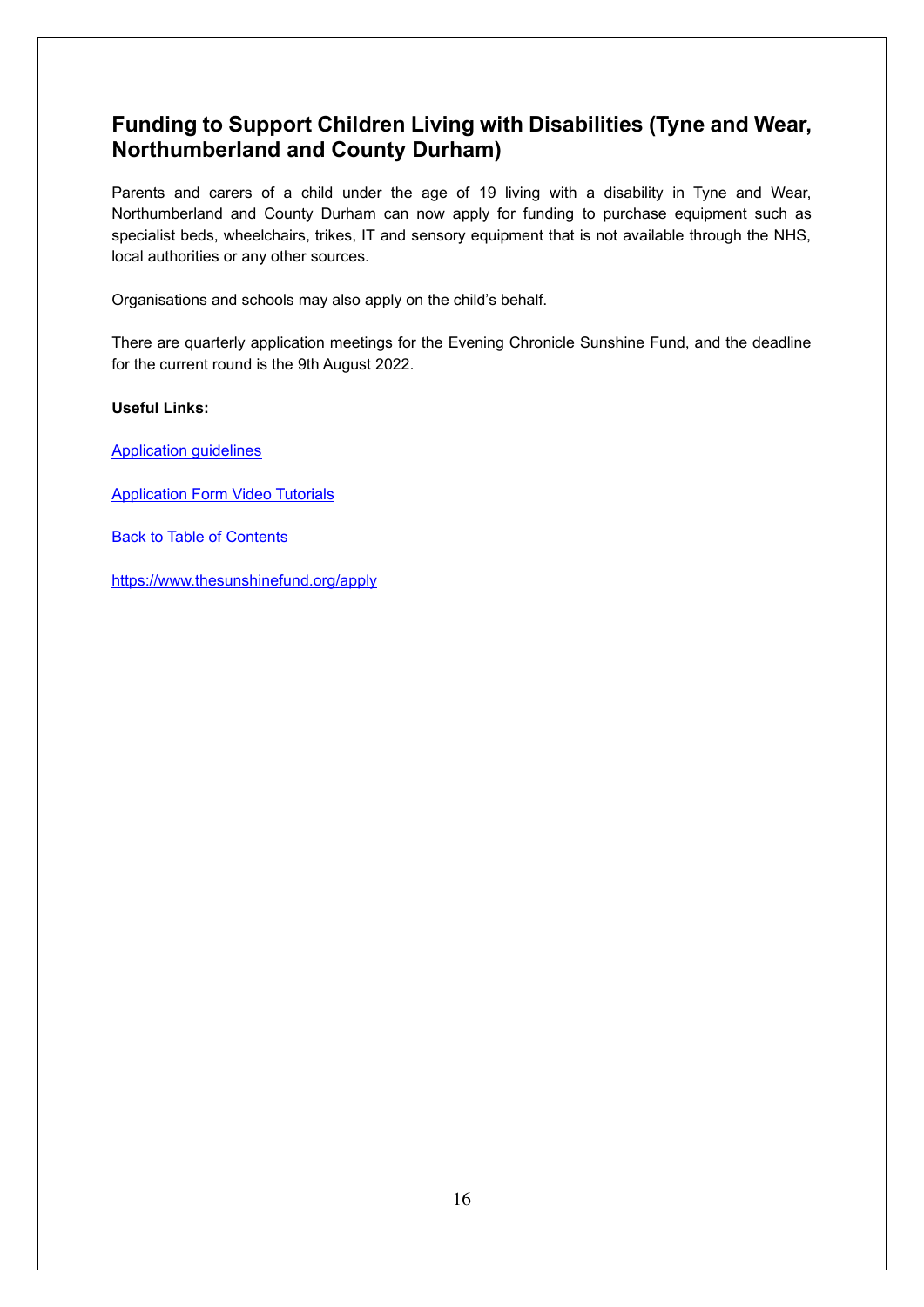# <span id="page-16-0"></span>Funding Reminders

## <span id="page-16-1"></span>**Funding to Build Community Research Consortia to Address Health Disparities (UK)**

UK research organisations will be able to apply for up to £250,000 in funding to build community research consortia to address health disparities across the country.

The funding will support diverse but complementary groups of academics to work together with nonacademic partners, community organisations and health system partners, to build a consortium that will deliver research linking local community asset research and activity with place-based health deprivation research.

Led by the Arts and Humanities Research Council in partnership with the National Centre for Creative Health, the fund will support the full economic cost of projects.

The fund will be open to applications from the 3rd May 2022 until 4pm on the 20th June 2022.

UK Research and Innovation will be holding two webinars that will provide information and guidance on this funding opportunity and will include a question and answer session.

The webinars will be held on:

- Wednesday 4 May, 13:00 to 14.30
- Tuesday 24 May, 13:00 to 14:30.

[Register for a webinar.](https://www.surveymonkey.co.uk/r/HealthDisparitiescall)

[Back to Table of Contents](file:///C:/Users/trici/Documents/Funding%20Insight%20Newsletter%206th%20April%202021.docx%23TOC)

<https://www.ukri.org/opportunity/build-community-research-consortia-to-address-health-disparities/>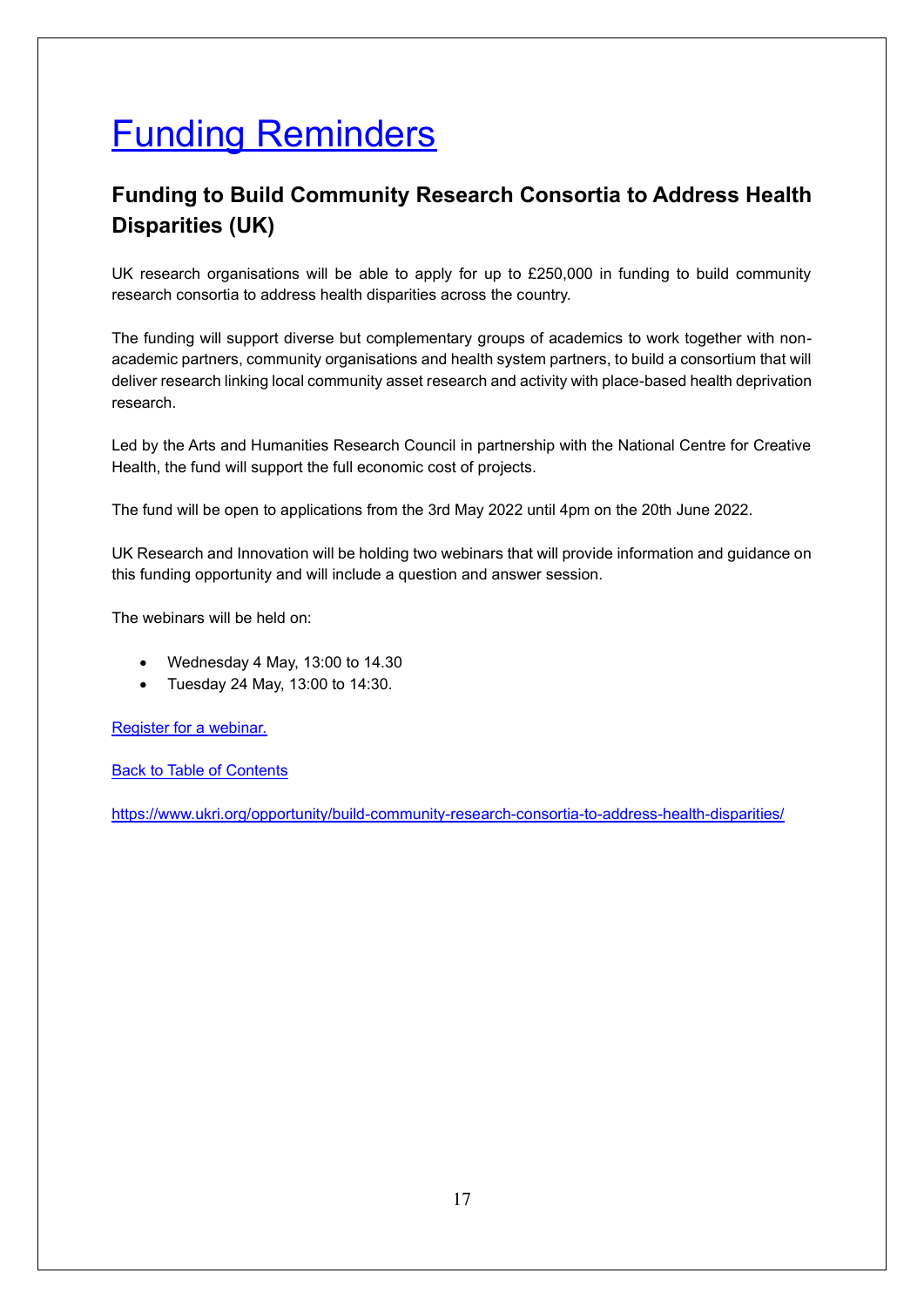## <span id="page-17-0"></span>**Funding to Support Education in Disadvantaged Areas (UK / International)**

Grants are available to support schools and registered charities that wish to undertake educational projects with children and young people under the age of 25 in marginalised communities within the UK and internationally.

The British & Foreign Schools Society (BFSS) normally makes grants totalling about £900,000 in any one year.

For UK projects the focus is on projects to improve the educational outcomes and life chances of Young Carers and Children Looked After. Grants of between 30,000 and £100,000 are available (maximum £30,000 per year for multi-year projects).

For UK projects, the funding is available to UK registered charities with an annual income of between £5,000 and £2.5 million, and at least three years of continuous accounts. UK based and state-funded schools, academies, colleges and other educational establishments regardless of their income size are also eligible providing they can demonstrate a network effect beyond one individual school.

For international projects the focus will be on improving the quality, sustainability, and access to education for young people within international marginalised and deprived communities. Grants o between £5,000 and £60,000 are available. (maximum £30,000 per year).

For international projects the BFSS funds small to medium sized organizations with an annual income of between £5,000 and £2.5 million. Organisations must have UK charitable status. The society does not fund non-UK based organisations, Community Interest Companies (CICs) or individuals. Grants of between £50,000 and £60,000 are available for projects lasting up to 3 years (maximum £30,000 per year)

The Society also offers a small number of specific grants for organisations and individuals through its[Subsidiary Trusts.](http://www.bfss.org.uk/grants/subsidiary-trusts) 

There is a two stage application process and the next closing date for stage 1 applications is the 13th July 2022.

#### **Useful Links:**

[Stage 1 Application Guidance Notes](https://bfss.org.uk/wp-content/uploads/Stage-1-Application-Guidance-Notes.pdf)

[International Criteria and Eligibility](https://bfss.org.uk/grant-giving/int-criteria/)

[UK Criteria and Eligibility](https://bfss.org.uk/grant-giving/uk-criteria/)

[Back to Table of Contents](file:///C:/Users/trici/Documents/Funding%20Insight%20Newsletter%206th%20April%202021.docx%23TOC)

<https://bfss.org.uk/grant-giving/>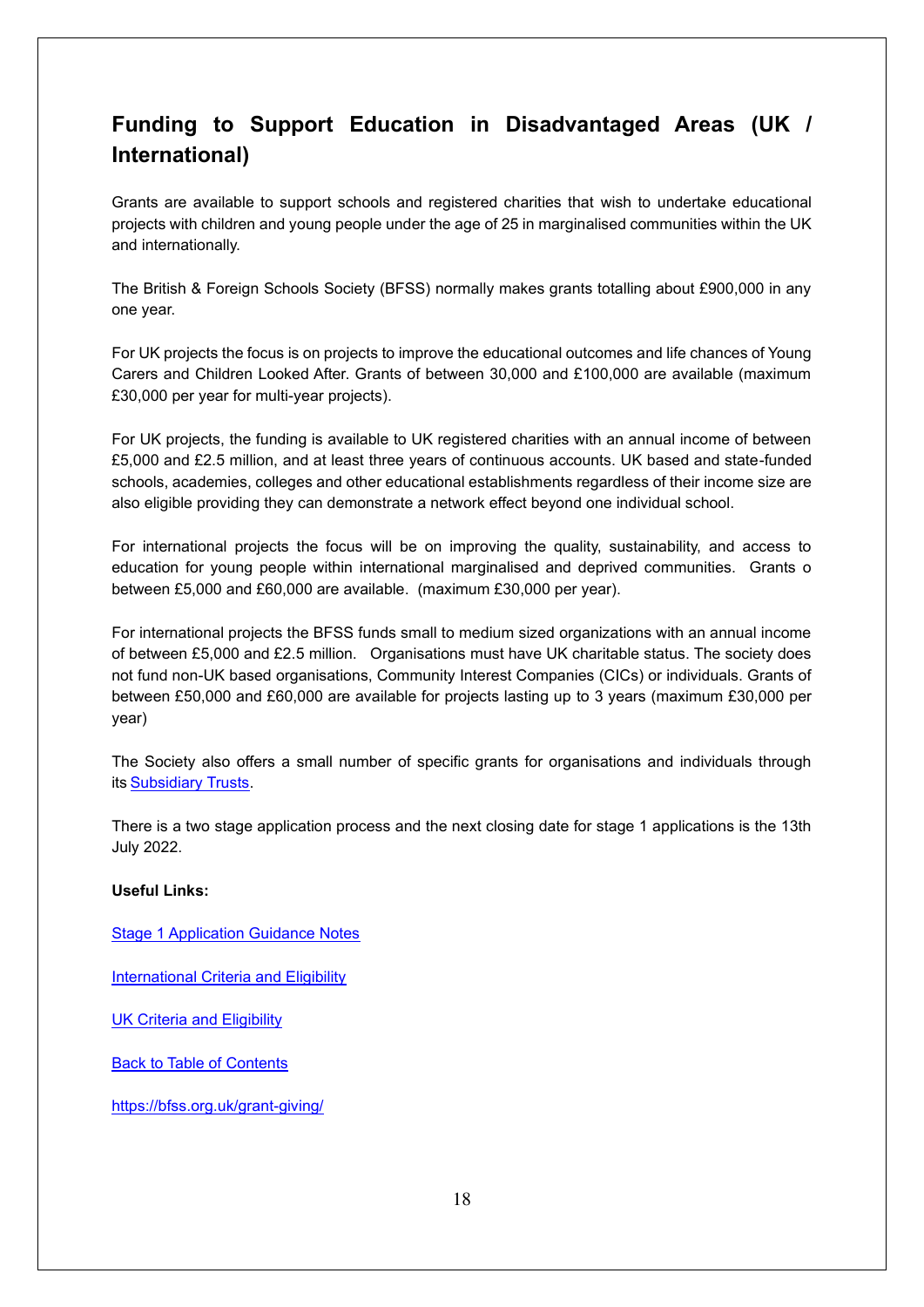## <span id="page-18-0"></span>**Overseas Development Grants for UK-based Charities (UK)**

The Philip Henman Trust awards grants to major UK-based charities (with annual incomes of over £100,000) for long-term overseas development projects that require funding for between three and five years. These grants are split into annual payments (between £3,000 and £5,000 P.A.) with a maximum total of £25,000. Once the grant has been approved the organisation will be guaranteed an annual grant for the duration of the project, as long as receipts and reports are sent back to the Trust in the way that is specified

Successful applicants will have demonstrated that the project will provide lasting benefit for the people and communities supported.

#### **Previous awards have been made to:**

- Cool Earth to provide safe sanitation for indigenous rainforest villages in Papua New Guinea;
- Point Foundation to support community-based living for the disabled in Rwanda; and
- Just a Drop, a schools water and sanitation project in Kenya.

Applications are considered once a year. The next closing date for applications is the 10th September 2022.

#### **Useful Links:**

[Online Application Form](http://www.djclark.com/pht/longapp.htm)

[Back to Table of Contents](file:///C:/Users/trici/Documents/Funding%20Insight%20Newsletter%206th%20April%202021.docx%23TOC)

<http://www.djclark.com/pht/long.html>

## <span id="page-18-1"></span> **Funding for Community Health & Wellbeing Projects (UK)**

Funding is available for grassroots, neighbourhood-based community projects that build happy, strong, resilient communities across the UK.

Individuals and small, not-for-profit businesses can apply for funding to set up new groups and activities that improve mental health and wellbeing, inclusion, and learning and skills development in local communities. To be successful, applicants will need to indicate how the activity/group can become selfsustainable or be able to attract funding from other sources for the longer term.

The funding is made available through Laughology's Happiness Fund, which makes one award of £2,500 per quarter, allowing up to four different projects per year to be supported.

The next deadline for applications is midnight on the 17th June 2022.

[Back to Table of Contents](file:///C:/Users/trici/Documents/Funding%20Insight%20Newsletter%206th%20April%202021.docx%23TOC)

https://www.laughology.co.uk/no-category/the-happiness-fund-2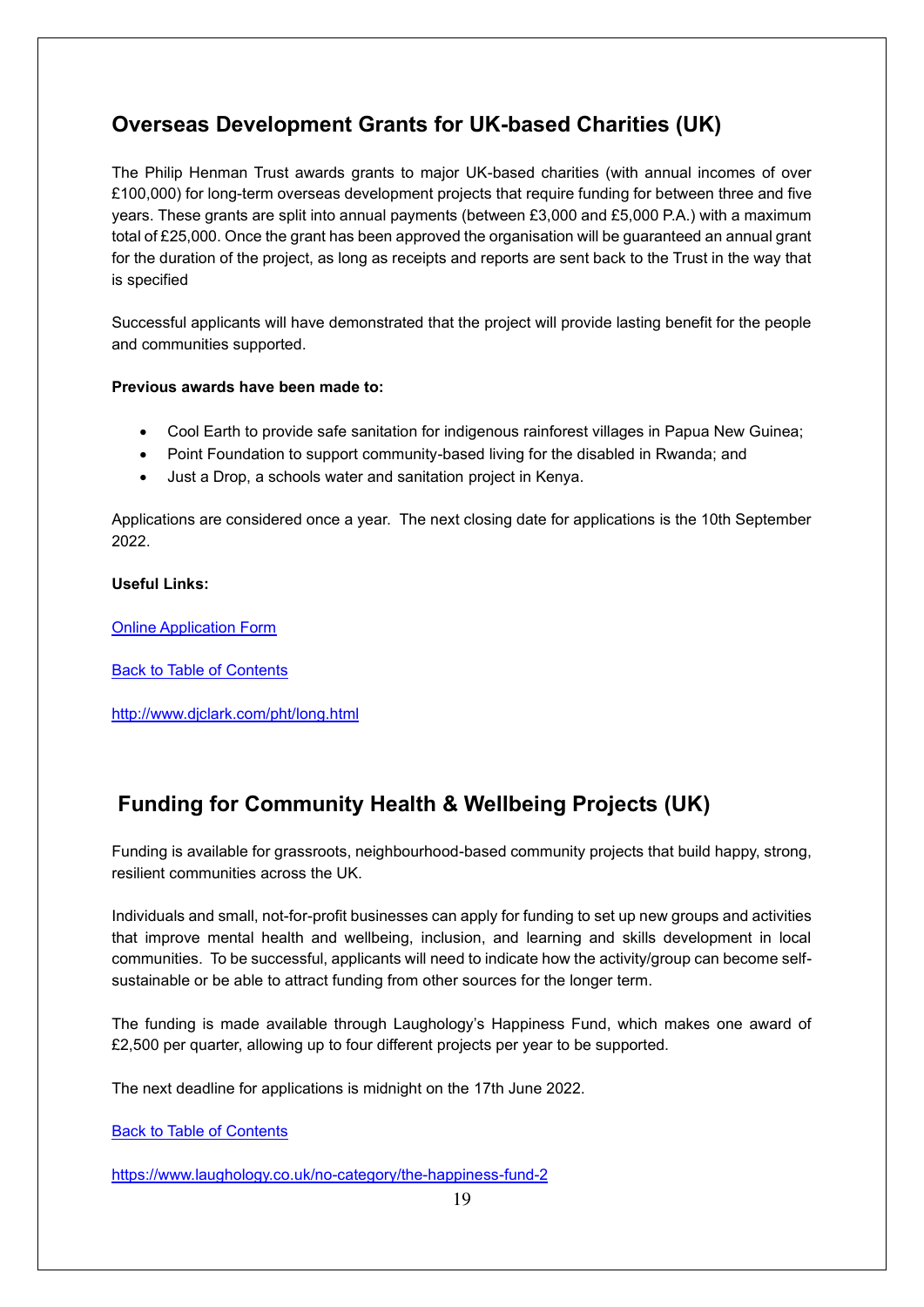## <span id="page-19-0"></span>**Society for Microbiology – Science Education and Outreach Grants (UK)**

The Micro Biology Society has announced that the Education and Outreach grants programme has reopened for applications. Through the programme, members of the Microbiology Society, residing in the UK or Republic of Ireland, including those working in schools, can apply for a grant of up to £1,000 for innovative Outreach Activities that support relevant science teaching or promotion initiatives.

Also funded are developments likely to lead to an improvement in the teaching of any aspect of microbiology.

Activities funded can include:

- Talks, workshops, demonstrations, posters, leaflets, broadcasts, activities at science festivals and audio-visual or computer-based packages;
- Activities that take place as part of a National Science and Engineering Week event at the applicant's place of work;
- Running a school or college-based science week activity (e.g. hands-on or programme of talks);
- Supporting microbiology activities in an out-of-school science club;
- Buying materials and equipment outside of normal department resources to support a microbiology activity (no more than £500 can be used toward large equipment such as microscopes and incubators);
- A class visit to a microbiology laboratory to carry out activities; and
- Organising a visit to or from a working microbiologist.

The next deadline for applications will be the 2nd October 2022.

Enquiries about this scheme should be made by email to [grants@microbiologysociety.org](mailto:grants@microbiologysociety.org) or by phone: +44 (0)20 3034 4882.

[Back to Table of Contents](file:///C:/Users/trici/Documents/Funding%20Insight%20Newsletter%206th%20April%202021.docx%23TOC)

<https://microbiologysociety.org/grants/education-outreach-funds/education-and-outreach-grants.html>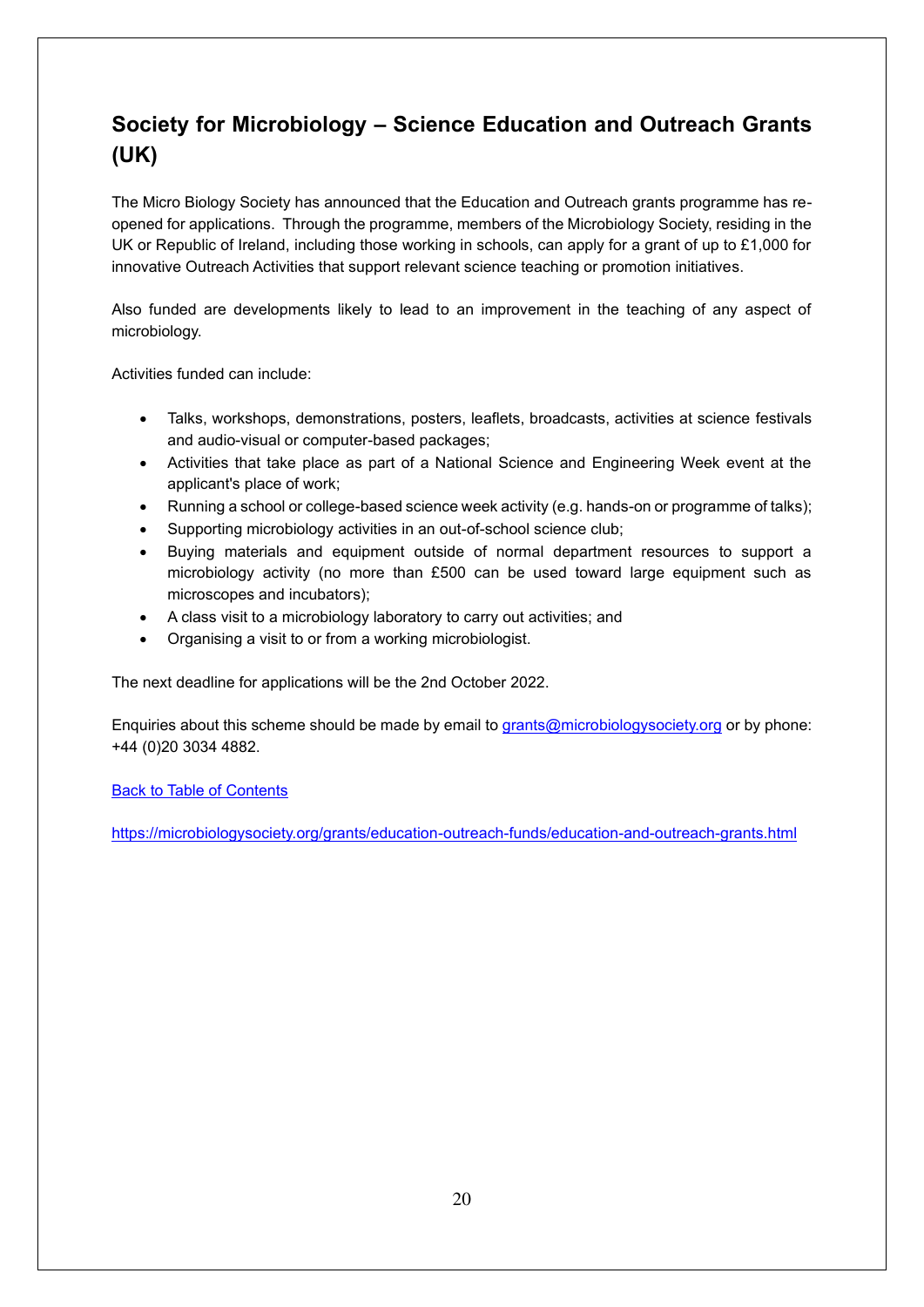## <span id="page-20-0"></span>**Funding for Global Majority-led Arts Organisations to Develop Creative Work with People with Mental Health Problems (UK)**

The Baring Foundation has launched a new £500,000 fund for Global Majority-led arts organisations in the UK to develop creative work with people with mental health problems.

Global Majority communities refers to people who are Black, Asian, Brown, dual-heritage, indigenous to the global south, and or have been racialised as 'ethnic minorities' who make up the majority of people on the planet.

Projects can include partnerships with other arts and mental health organisations or mental health groups or organisations. It is expected that successful applicants will use the funding to provide participatory creative activity to people living with mental health problems.

Projects supported should take place over a minimum of two years and potentially longer.

Grants of between £20,000 and £60,000 per project are available and the Foundation is looking to fund up to 10 projects.

To be eligible, applicants should be:

- an established arts organisation of any kind (including CICs), operating in the UK.
- led by global majority communities in terms of both staff and governance. Please see our [Application guidance f](https://cdn.baringfoundation.org.uk/wp-content/uploads/Application-guidelines-approved.pdf)or definitions.
- established for at least two years, with audited accounts or management accounts for at least that length of time.

The closing date for applications is 12pm on the 26th July 2022.

[Back to Table of Contents](file:///C:/Users/trici/Documents/Funding%20Insight%20Newsletter%206th%20April%202021.docx%23TOC)

[https://baringfoundation.org.uk/news-story/new-funding-for-global-majority-led-arts-organisations-to](https://baringfoundation.org.uk/news-story/new-funding-for-global-majority-led-arts-organisations-to-develop-creative-work-with-people-with-mental-health-problems/)[develop-creative-work-with-people-with-mental-health-problems/](https://baringfoundation.org.uk/news-story/new-funding-for-global-majority-led-arts-organisations-to-develop-creative-work-with-people-with-mental-health-problems/)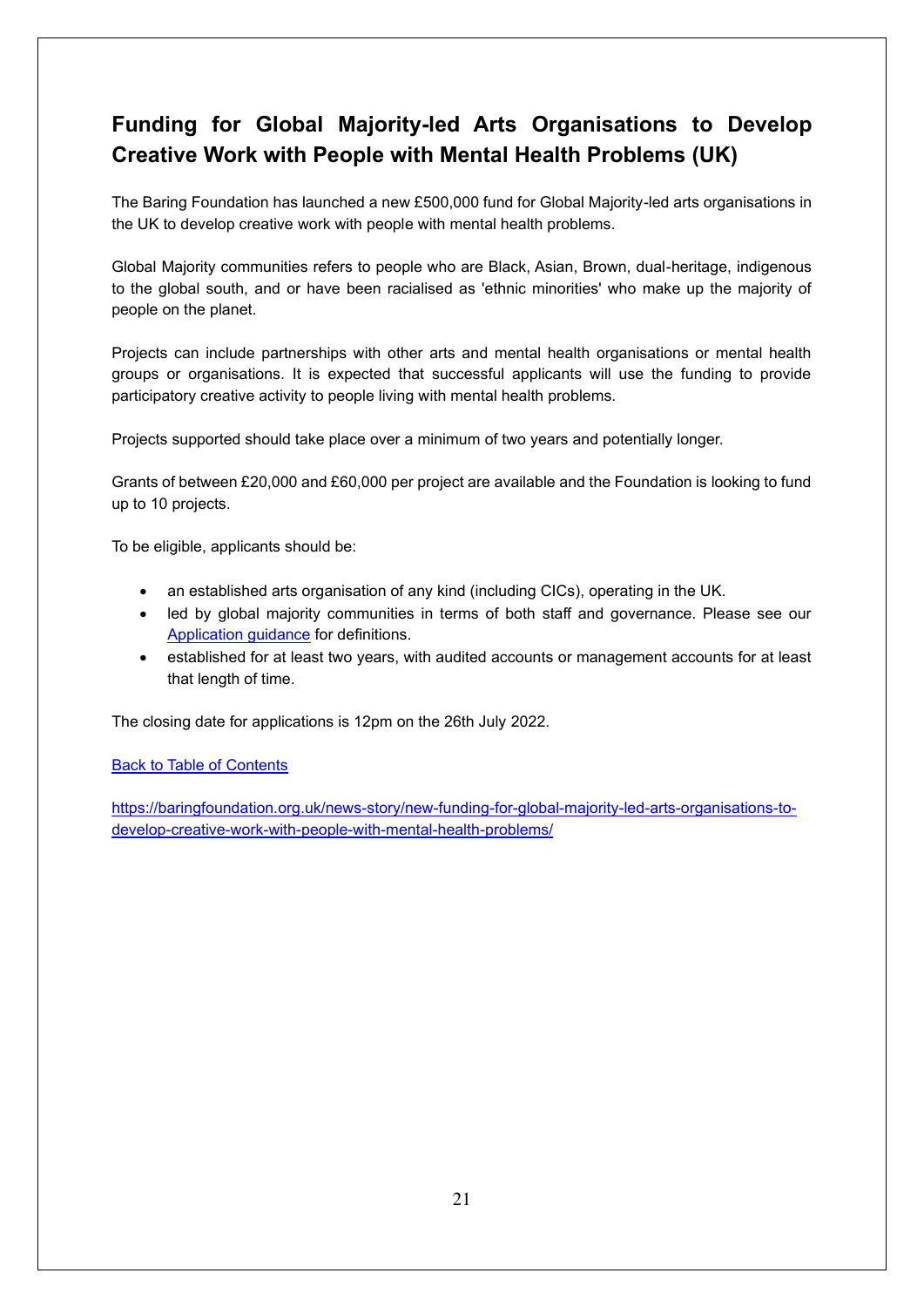## <span id="page-21-0"></span>**Science Grants for Schools (England, Scotland & Wales)**

State-funded primary schools, nurseries and special schools in Blackpool, Bridgend; Fermanagh & Omagh; Knowsley; Neath Port Talbot; Newry, Mourne & Down; Sandwell; South Ayrshire; and West Lothian can apply for grants from the Edina Trust to run science projects.

The level of funding available is dependent upon the type of school applying:

- Full primary and Special schools can apply for grants of up to £600 per year for up to three years;
- Infant and Junior schools up to £300 per year for up to three years;
- Maintained Nursery schools and nursery classes within schools can apply for a one-off grant of up to £420.

The Science Grant Scheme runs in each area for three years, before moving on to a new area. The Edina Trust Science Grant Scheme (SGS) is a non-competitive grant scheme. Funding is set aside so that there is enough for every school and maintained nursery in eligible areas to get the full amount.

Grants can be used for science weeks, science related school trips, science equipment and science subscriptions; improving school grounds for science and gardening resources.

Examples of projects that received funding are:

- St Bede's Primary School, Sunderland that created a Forest School area in the school grounds. The school used the Edina Trust grant to purchase tools that the children can use, which has allowed them to get outside and learn about nature, as well as develop their self-confidence.
- Kersland School, Renfrewshire had a visit from Glasgow Science Centre's Bodyworks On Tour programme. The programme is all about our amazing bodies and offers an array of exciting workshops, live science shows and interactive exhibits. Everything is hands-on and designed to fit the needs of learners from pre-school through to primary and secondary school pupils.

The deadline for applications is the 30th June 2022.

#### **Useful Links:**

[Tips on Applying](https://www.edinatrust.org.uk/tips-on-applying)

[Back to Table of Contents](file:///C:/Users/trici/Documents/Funding%20Insight%20Newsletter%206th%20April%202021.docx%23TOC)

<https://www.edinatrust.org.uk/science-grant-scheme>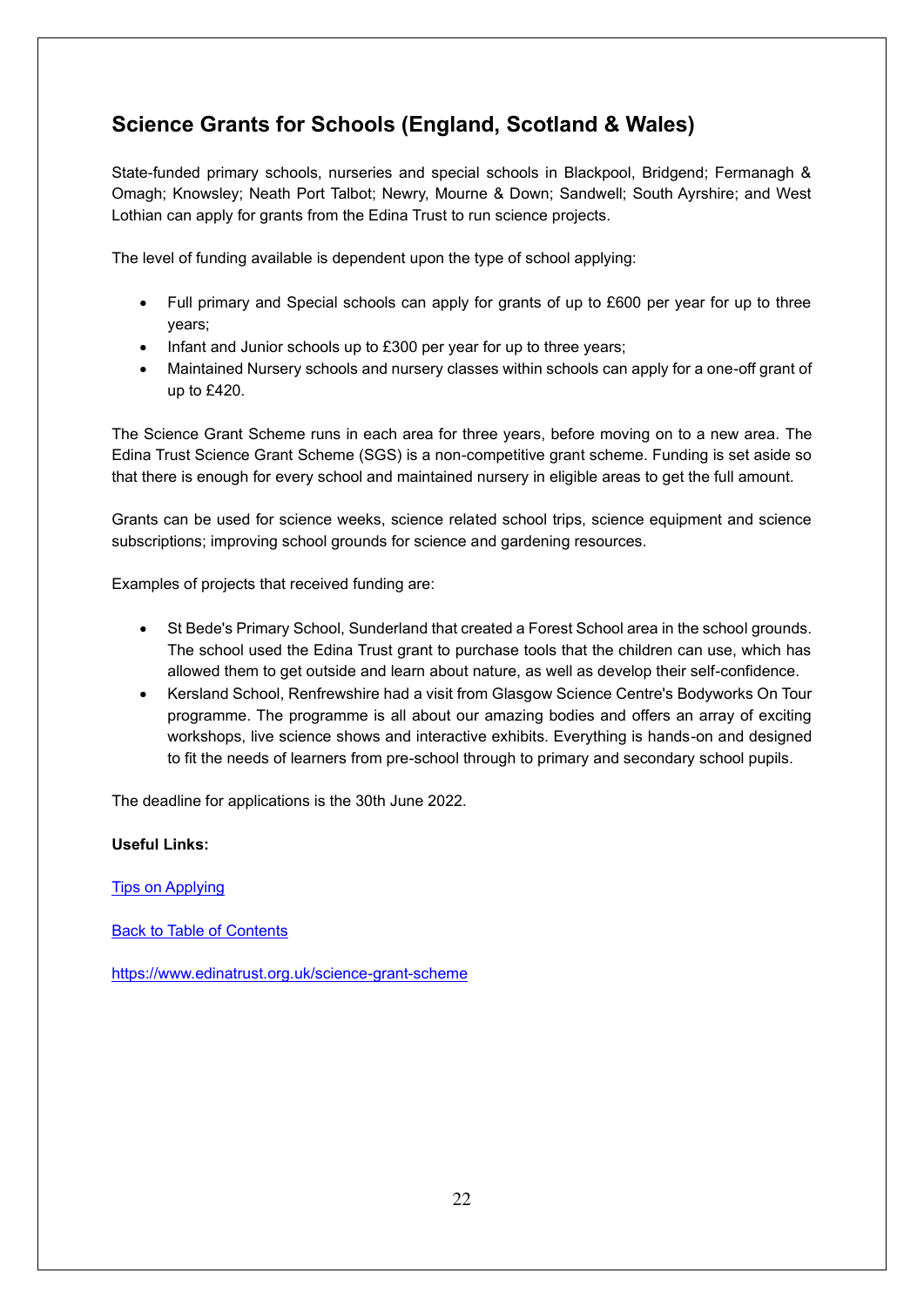## <span id="page-22-0"></span>**Enovert Community Trust (England - Various Locations)**

The Enovert Community Trust has announced that the next closing date for funding applications is the 25th June 2022.

The Trust is committed to supporting community and environmental projects, such as improving community halls, creating new children's play areas, restoring green spaces and habitats, and enhancing community sports and recreation facilities.

Funding is available to non-profit making organisations, constituted organisations or groups within 10 miles of a landfill site operated by Enovert Management Limited, or within ten miles of a waste facility managed by the company. These are:

- Bristol (BS16 9NN) (until 9 Sep 2022, after which ECT will be closed for applications in this area)
- Cheltenham (GL52 7RS)
- Southend-On-Sea (SS3 0NR)
- Cirencester (GL7 1YG)
- Colchester (CO3 0NN)
- Gloucester (GL2 5FR)
- Kingswinford (DY6 7JS)
- Lydney (GL14 4EJ)
- Walsall Wood (WS9 9AH)
- Weston-super-Mare (BS22 8NA)

Most grants are up to £50,000 but there are no maximum or minimum grant levels given.

To discuss the project before submitting it, please contact Angela Haymonds, Trust Secretary, Enovert Community Trust, PO Box 3138, Slough SL3 9ZH, or email: [ahaymonds@enovertct.org](mailto:ahaymonds@enovertct.org) 

#### **Useful Links:**

[Frequently Asked Questions](https://www.enovert.co.uk/enovert-community-trust/funding/frequently-asked-funding-questions/)

[Back to Table of Contents](file:///C:/Users/trici/Documents/Funding%20Insight%20Newsletter%206th%20April%202021.docx%23TOC)

<https://www.enovert.co.uk/enovert-community-trust/funding/>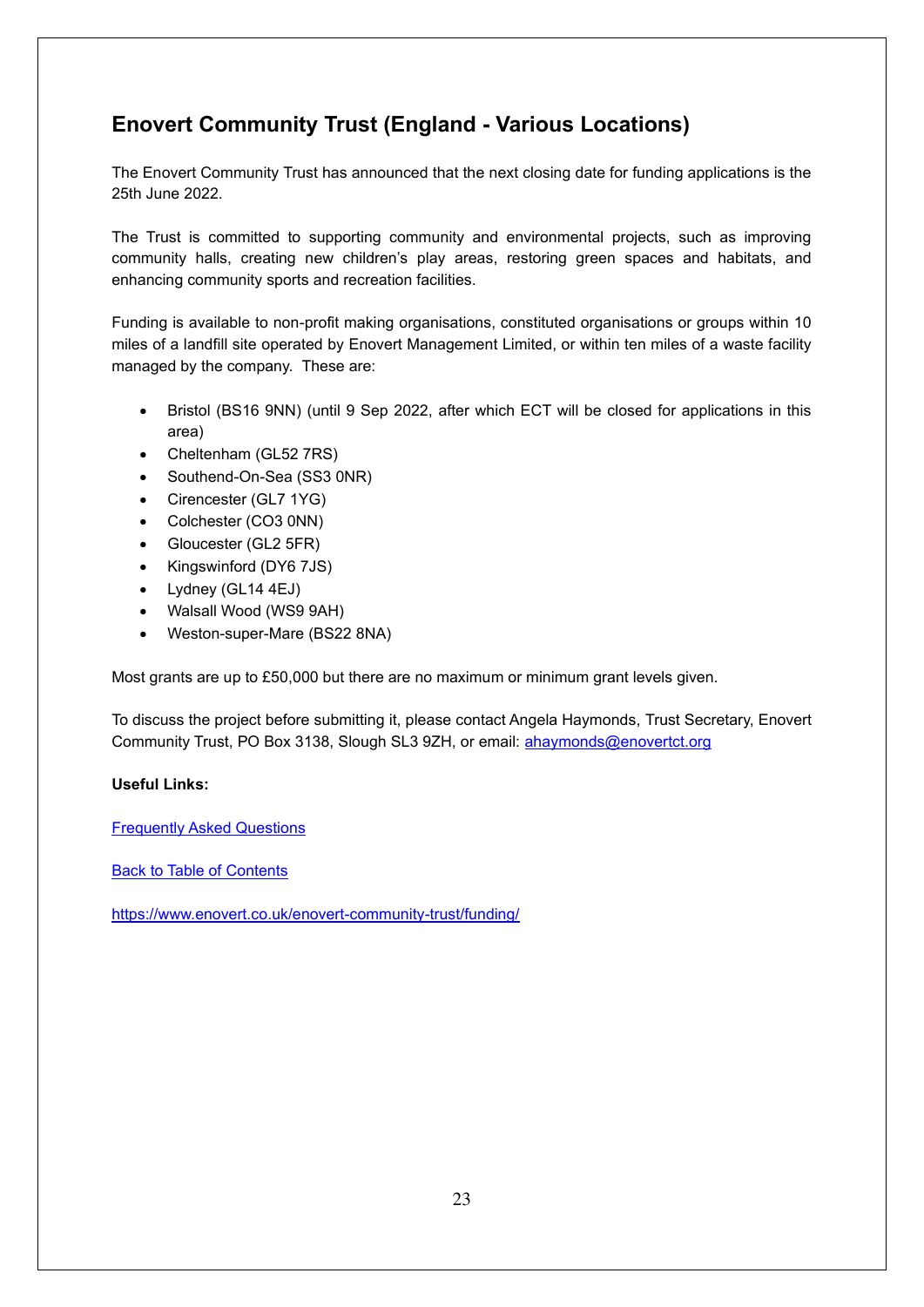## <span id="page-23-0"></span>**Additional Funding as Places & Spaces Fund Goes Nationwide (England)**

Sport England's Places and Spaces fund is to receive an additional £3.5 million of National Lottery funding to improve sporting facilities and level up access to community sport as part of a legacy from this summer's Commonwealth Games.

Originally supporting organisations from the West Midlands, the fund has been extended to help community sport and physical activity groups across other areas in England to make small-scale facility improvements that will help tackle inactivity in and engage underrepresented groups, such as people on lower incomes and disabled people.

Organisations in Merseyside, Greater Manchester, Tyne and Wear and Tees Valley have been selected to receive targeted support.

The fund, which awards up to £10,000 in match funding for Crowdfunder projects, is anticipated to remain open until December 2022.

Applications can be made at any time.

[Back to Table of Contents](file:///C:/Users/trici/Documents/Funding%20Insight%20Newsletter%206th%20April%202021.docx%23TOC)

<https://www.sportengland.org/news/funding-boost-places-and-spaces-fund-goes-nationwide>

#### <span id="page-23-1"></span>**Community Business Crowdmatch Programme (England)**

Community Businesses in England that are crowdfunding new initiatives and projects can receive match funding from Power to Change up to a maximum of £10,000.

The funding which is being made available through the Community Business Crowdmatch programme can be used to help launch new ideas to help local neighbourhoods, help meet increased demand, save community spaces or help bridge a funding gap.

The match funding will be on a  $E$  for  $E$  basis.

Power to Change is particularly keen to support new and existing projects in more deprived areas of the country, and to work with communities experiencing racial inequity across England.

Applications to the Community Business Crowdmatch Programme can be made at any time.

[Back to Table of Contents](file:///C:/Users/trici/Documents/Funding%20Insight%20Newsletter%206th%20April%202021.docx%23TOC)

<https://www.crowdfunder.co.uk/funds/community-business-crowdmatch>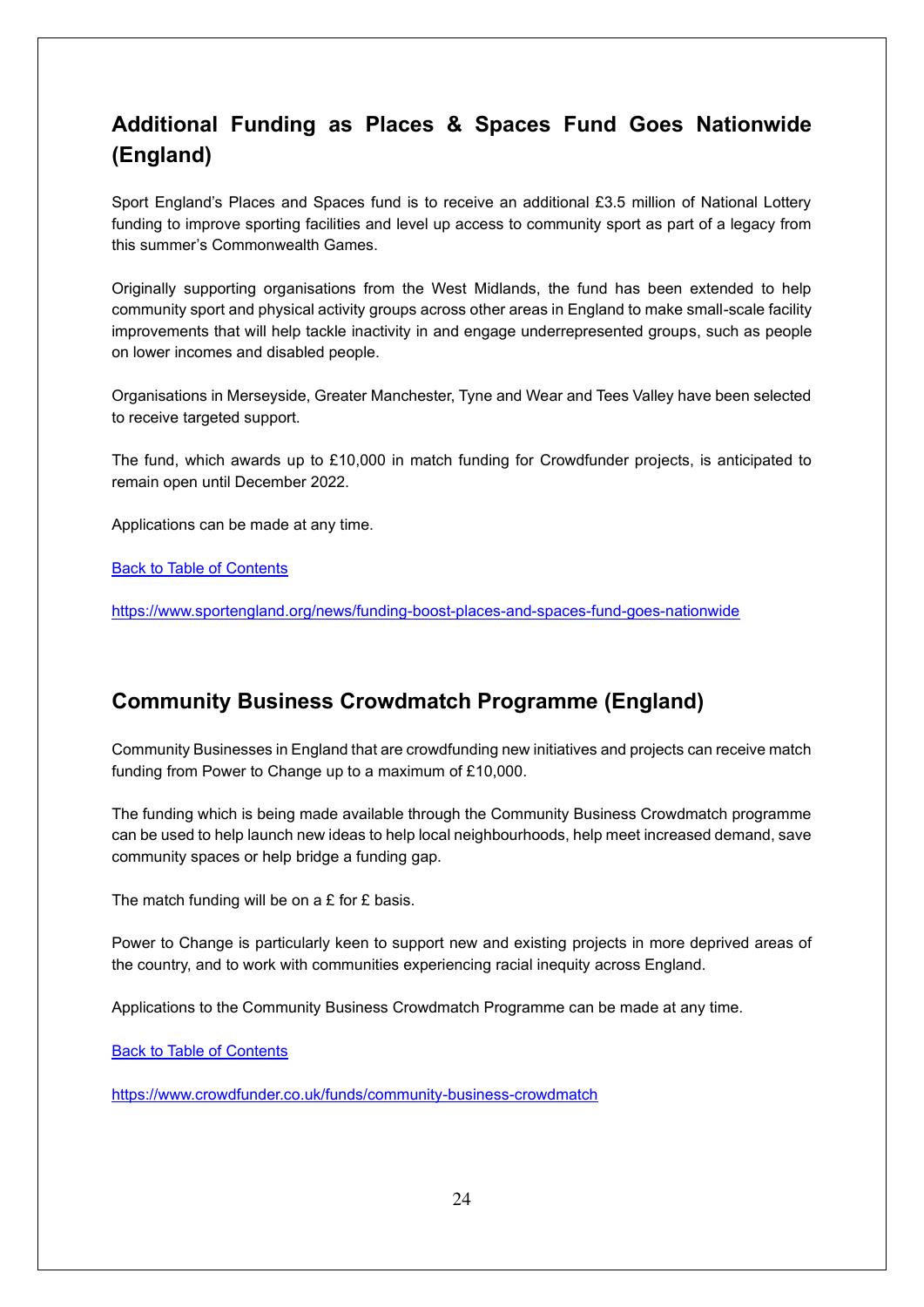## <span id="page-24-0"></span>**Farmers' Lump Sum Exit Scheme to Open in April (England)**

Under a new Government scheme, farmers in England who wish to retire or leave the industry can now apply for a lump sum payment to allow them to do so in a planned way.

Defra's Lump Sum Exit Payment Scheme will offer farmers the option of applying for a lump sum payment of up to £100,000. In order to claim the exit payment, farmers must either sell their land, rent it out, give it away, surrender a tenancy, or plant trees on it.

The scheme, which is open to applications until the 30th September 2022, will also free up land for new entrants and farmers who want to expand their businesses.

#### [Back to Table of Contents](file:///C:/Users/trici/Documents/Funding%20Insight%20Newsletter%206th%20April%202021.docx%23TOC)

[https://defrafarming.blog.gov.uk/2022/02/08/an-update-on-the-lump-sum-exit-scheme-and-delinked](https://defrafarming.blog.gov.uk/2022/02/08/an-update-on-the-lump-sum-exit-scheme-and-delinked-payments/)[payments/](https://defrafarming.blog.gov.uk/2022/02/08/an-update-on-the-lump-sum-exit-scheme-and-delinked-payments/)

### <span id="page-24-1"></span>**Grants to Help Museums Become More Resilient (Scotland)**

Organisations in Scotland that are running accredited Museums can apply for grants of between £15,000 and £50,000 for projects that will help them to become more resilient.

Museum Galleries Scotland's Museum Development Fund will provide funding for activities that produce positive outcomes for collections, audiences, workforce and sustainability. Projects should focus on:

- Developing digital capacity
- Re-engaging with communities
- Workforce capacity and resilience
- Building resilience
- Responding to the climate emergency

Organisations that care for Recognised Collections can apply for up to £60,000.

The closing date for applications is 5pm on the 13th June 2022.

All applicants should contact MGS before starting an application on 0131 550 4115 or at [grants@museumsgalleriesscotland.org.uk](mailto:grants@museumsgalleriesscotland.org.uk)

**[Back to Table of Contents](file:///C:/Users/trici/Documents/Funding%20Insight%20Newsletter%206th%20April%202021.docx%23TOC)** 

<https://www.museumsgalleriesscotland.org.uk/funding/museum-development-fund/>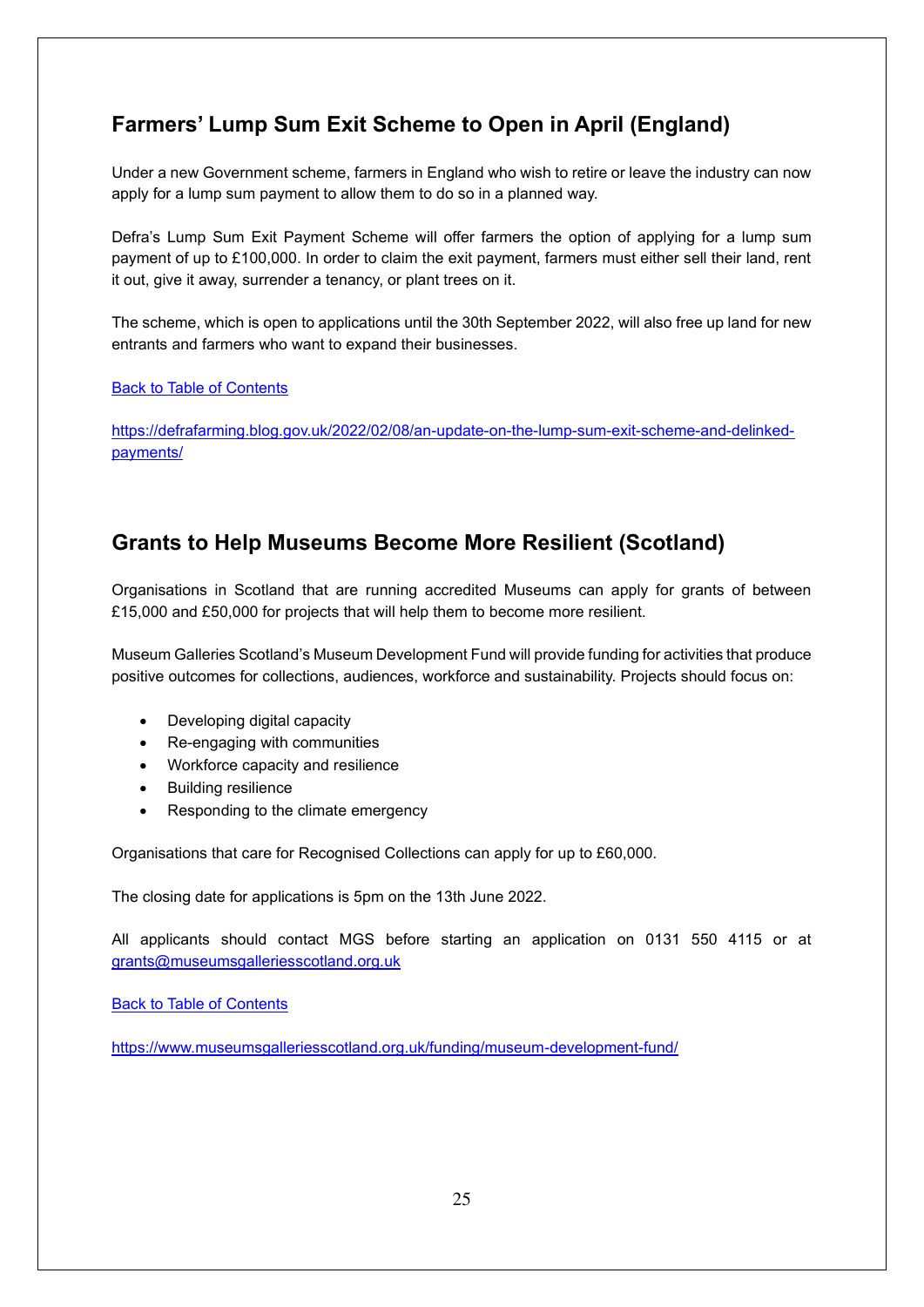## <span id="page-25-0"></span>**Funding to Improve Local Green Spaces (Scotland)**

Grants of between £50 and £250 are available to volunteer groups to run practical environmental activities which will improve local green spaces in Scotland. The funding is being made available through the Volunteering Matters Action Earth Grants who will be awarding a total of 150 grants on a first come first served basis.

Priority will be given to volunteer groups which:

- Work in areas where there is substantial social or economic deprivation
- Improve and develop the health and wellbeing of their local community
- Involve disabled people, vulnerable people or those at risk of exclusion
- Encourage and involve people under 26 in practical outdoor conservation

Activities should emphasize local nature enrichment and biodiversity improvements. This could include creating or improving community gardens, shared spaces, wildflower meadows, ponds, woodlands and other wildlife habitats. We cannot support applications for activities which are primarily about food growing.

Applicants should initial register their interest and submit their applications as soon as possible.

For any questions please contact Robert Henderson: [robert.henderson@volunteeringmatters.org.uk](mailto:robert.henderson@volunteeringmatters.org.uk)

Projects must be completed by January 31st 2023.

#### **Useful Links:**

[Terms & Conditions](https://volunteeringmatters.org.uk/app/uploads/2015/05/Action-Earth-TERMS-AND-CONDITIONS-2022.docx)

[Register Interest](https://bit.ly/AE2022App)

[Back to Table of Contents](file:///C:/Users/trici/Documents/Funding%20Insight%20Newsletter%206th%20April%202021.docx%23TOC)

<https://volunteeringmatters.org.uk/project/action-earth/>